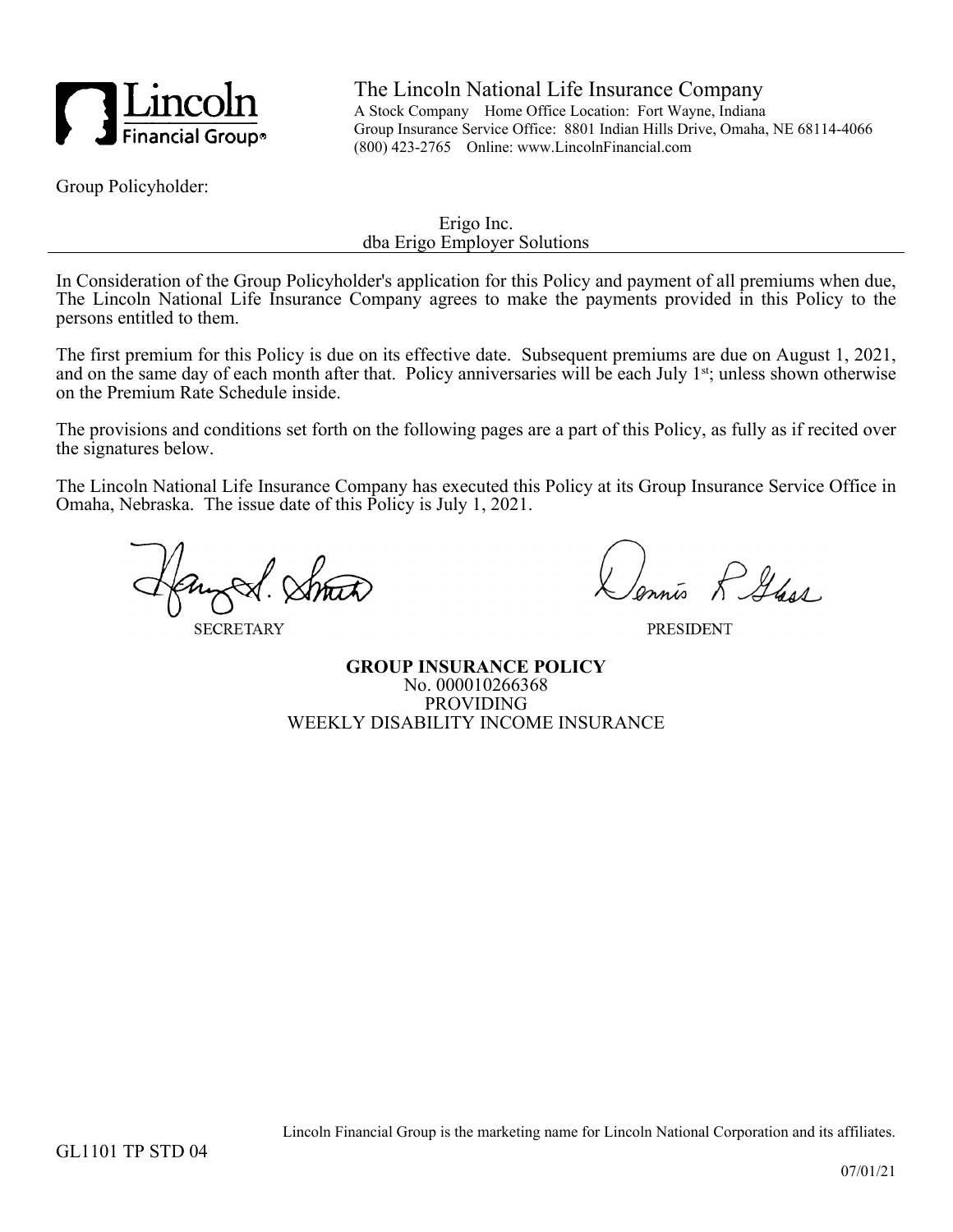# **TABLE OF CONTENTS**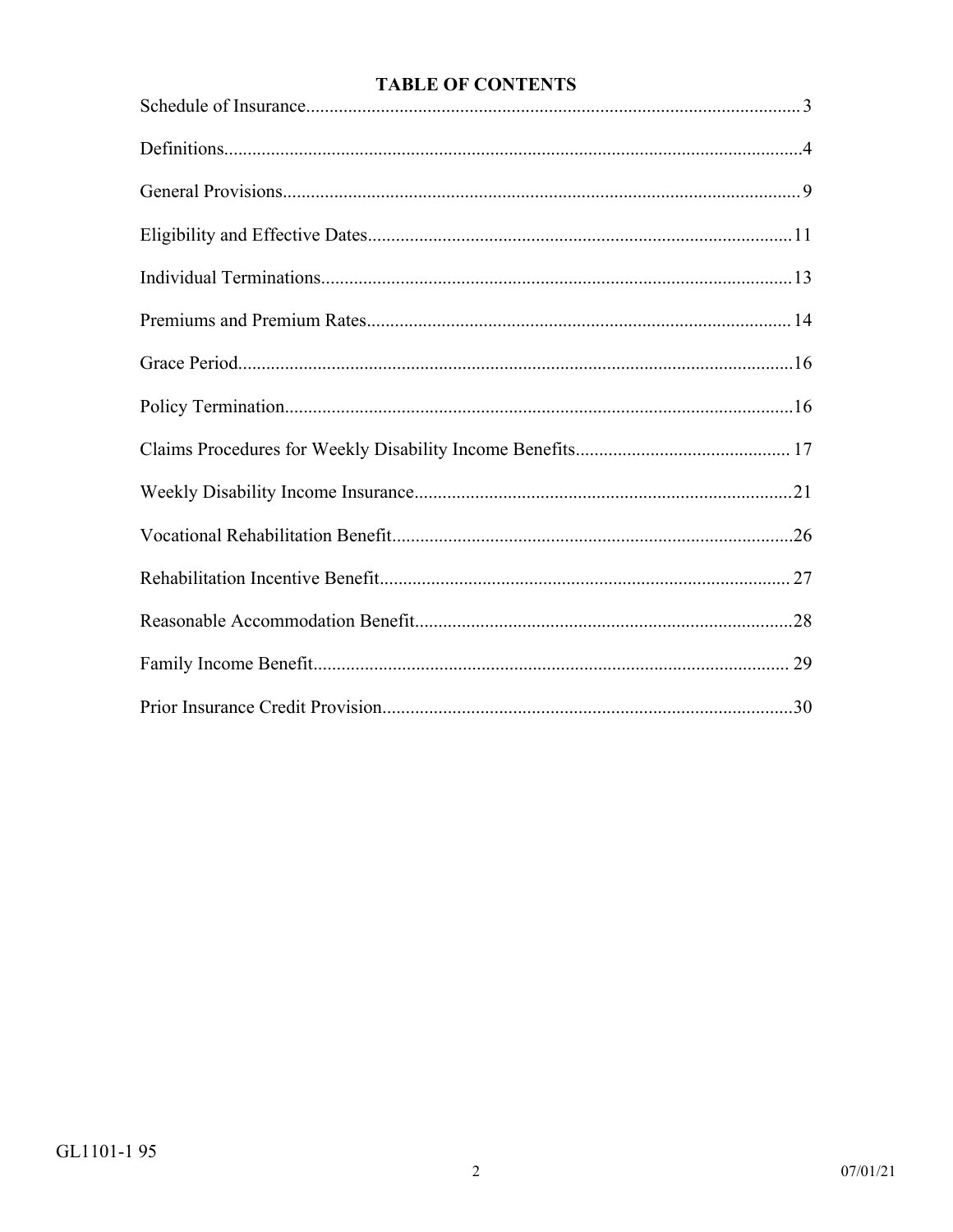## **Erigo Inc. dba Erigo Employer Solutions 000010266368 SCHEDULE OF INSURANCE**

# **ELIGIBLE CLASSES**

<span id="page-2-0"></span>

| Class 1 | All Full-Time Employees Electing 30/30/9 Plan  |
|---------|------------------------------------------------|
| Class 2 | All Full-Time Employees Electing 14/14/11 Plan |
| Class 3 | All Full-Time Employees Electing a 7/7/12 Plan |
| Class 4 | All Full-Time Employees Electing 15/15/24 Plan |
| Class 5 | All Full-Time C-Forward Employees              |

This Policy does not replace or provide benefits required by Workers' Compensation laws or any state disability insurance plan laws.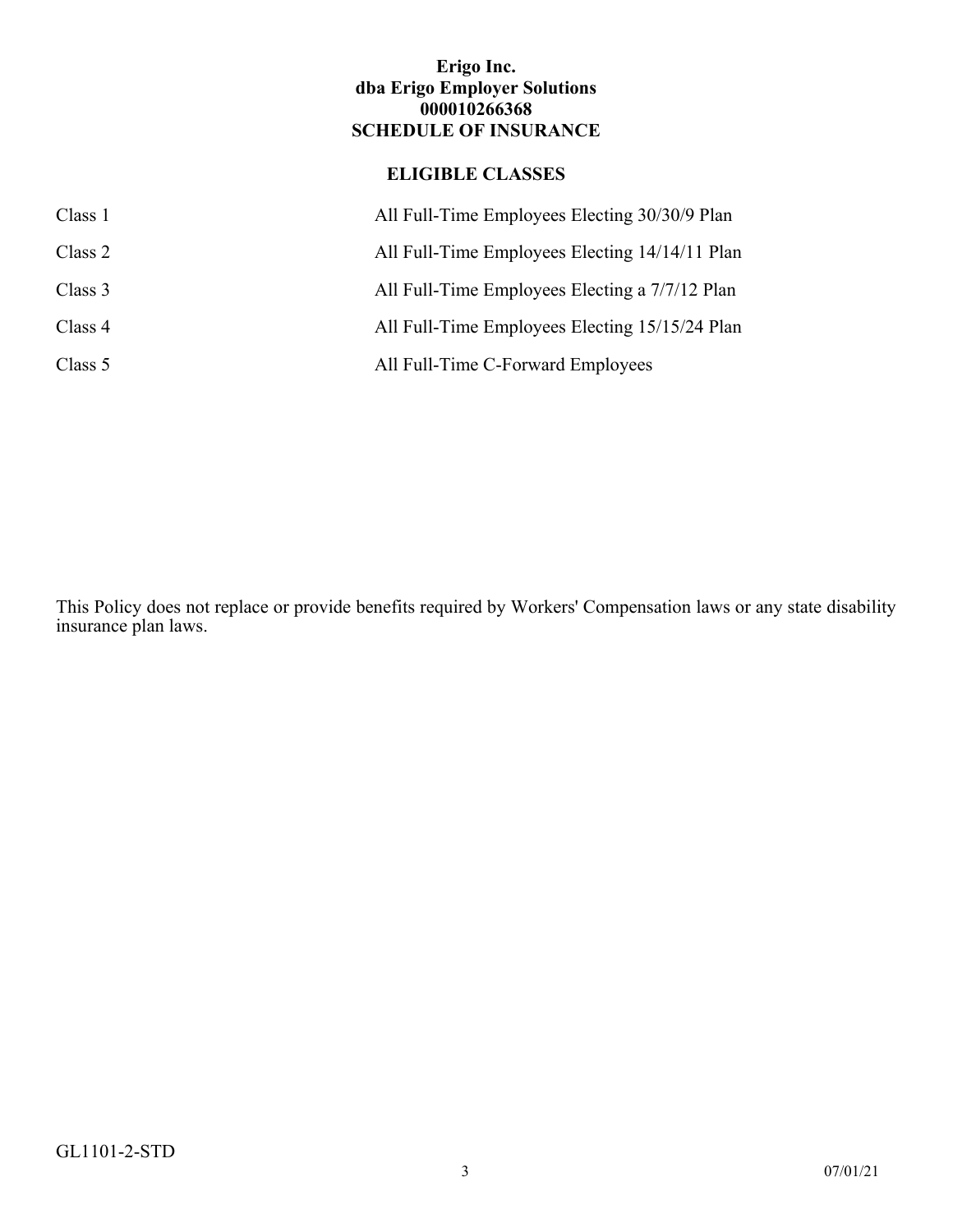## **Erigo Inc. dba Erigo Employer Solutions 000010266368 SCHEDULE OF INSURANCE For**

## **Class 1 - All Full-Time Employees Electing 30/30/9 Plan**

- MINIMUM HOURS: 30 hours per week
- WAITING PERIOD: (For date insurance begins, refer to "Effective Date" section) As Determined by the Participating Employer
- CONTRIBUTIONS: Insured Employees are not required to contribute to the cost of the Weekly Disability Income Insurance.

#### **WEEKLY DISABILITY INCOME INSURANCE**

BENEFIT PERCENTAGE: 60%

MAXIMUM WEEKLY BENEFIT: \$500

MINIMUM WEEKLY BENEFIT: \$25

DAY BENEFITS BEGIN: 30<sup>th</sup> consecutive day of Disability due to Accidental Injury; and 30th consecutive day of Disability due to Sickness.

The Day Benefits Begin may be reached by days of Total Disability, Partial Disability, or any combination thereof.

MAXIMUM BENEFIT PERIOD: 9 weeks

The Maximum Weekly Benefit will not exceed the Benefit Percentage times Basic Weekly Earnings.

Weekly Disability Income Insurance will terminate when an Insured Person retires.

#### ADDITIONAL FEATURES:

Family Income Benefit: 3 times the Insured Person's last Weekly Benefit payable immediately prior to death.

- Rehabilitation Assistance Benefit: Rehabilitation Incentive Benefit of 5% of Basic Weekly Earnings
	- Reasonable Accommodation Benefit
	- Vocational Rehabilitation Benefit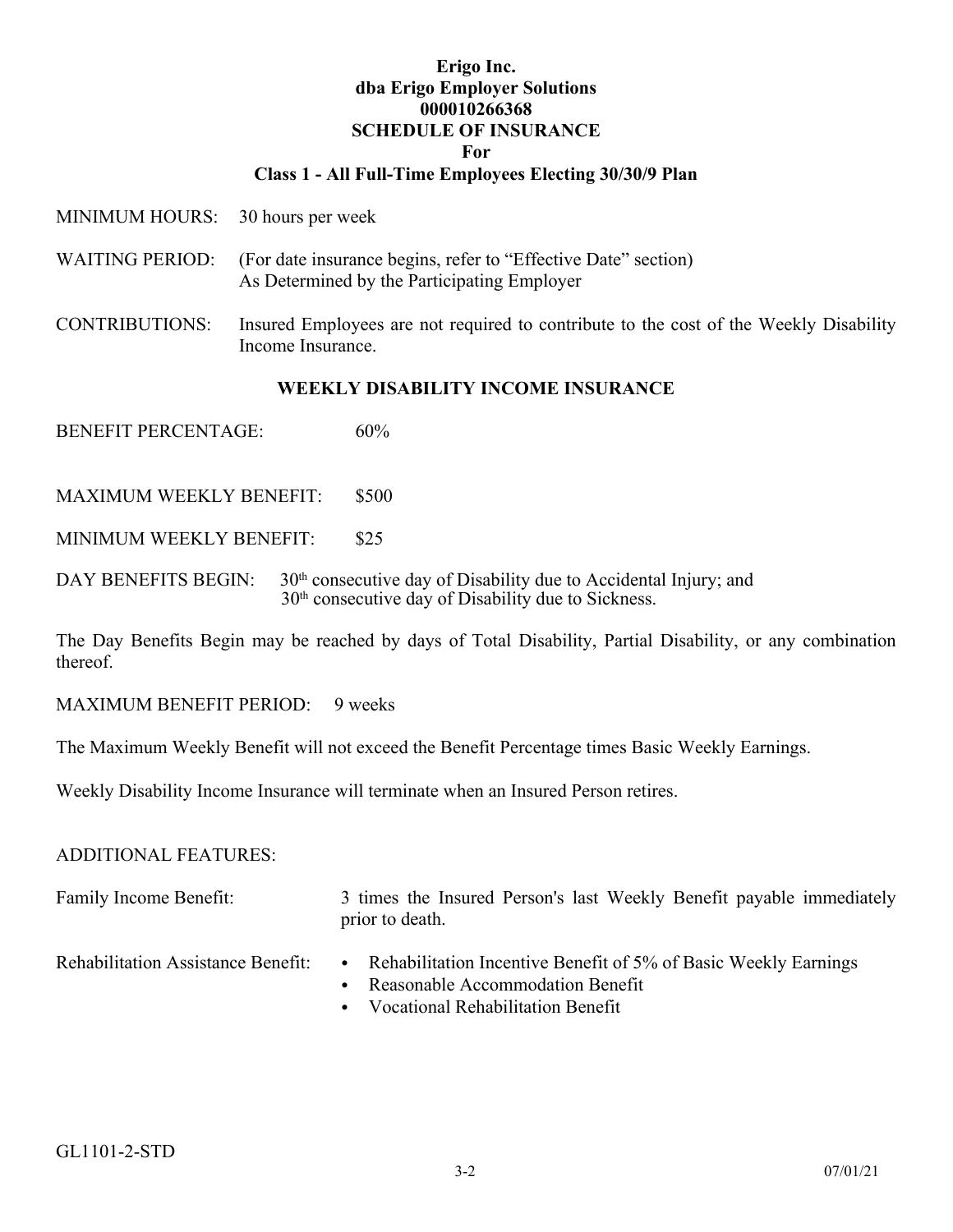#### **Erigo Inc. dba Erigo Employer Solutions 000010266368 SCHEDULE OF INSURANCE For**

#### **Class 2 - All Full-Time Employees Electing 14/14/11 Plan**

- MINIMUM HOURS: 30 hours per week
- WAITING PERIOD: (For date insurance begins, refer to "Effective Date" section) As Determined by the Participating Employer
- CONTRIBUTIONS: Insured Employees are not required to contribute to the cost of the Weekly Disability Income Insurance.

#### **WEEKLY DISABILITY INCOME INSURANCE**

BENEFIT PERCENTAGE: 60%

MAXIMUM WEEKLY BENEFIT: \$1,000

MINIMUM WEEKLY BENEFIT: \$25

DAY BENEFITS BEGIN: 14<sup>th</sup> consecutive day of Disability due to Accidental Injury; and 14th consecutive day of Disability due to Sickness.

The Day Benefits Begin may be reached by days of Total Disability, Partial Disability, or any combination thereof.

MAXIMUM BENEFIT PERIOD: 11 weeks

The Maximum Weekly Benefit will not exceed the Benefit Percentage times Basic Weekly Earnings.

Weekly Disability Income Insurance will terminate when an Insured Person retires.

Family Income Benefit: 3 times the Insured Person's last Weekly Benefit payable immediately prior to death.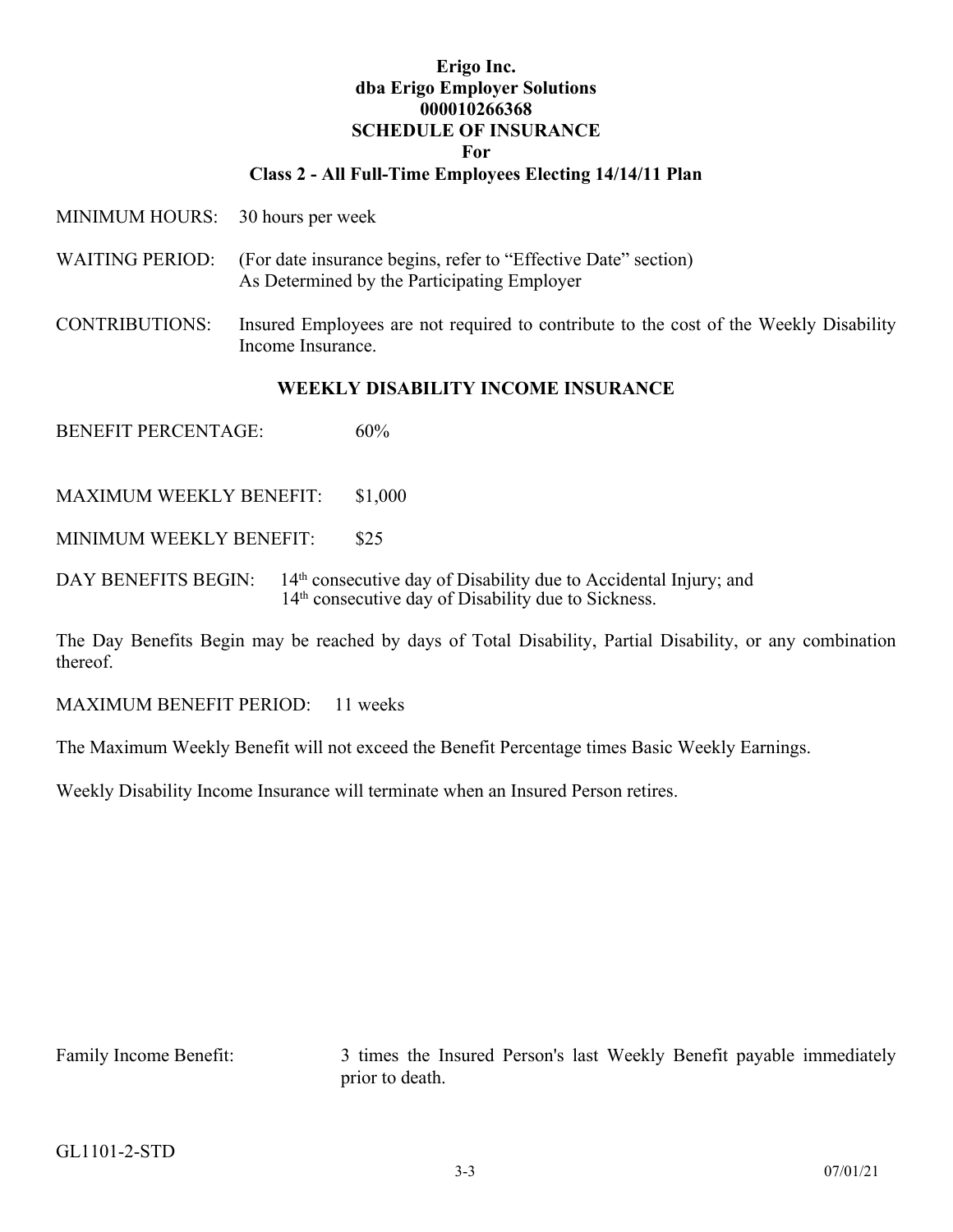## **Erigo Inc. dba Erigo Employer Solutions 000010266368 SCHEDULE OF INSURANCE For Plan 1 – Class 2 WEEKLY DISABILITY INCOME INSURANCE (CONTINUED)**

- Rehabilitation Assistance Benefit: Rehabilitation Incentive Benefit of 5% of Basic Weekly Earnings
	- Reasonable Accommodation Benefit
	- Vocational Rehabilitation Benefit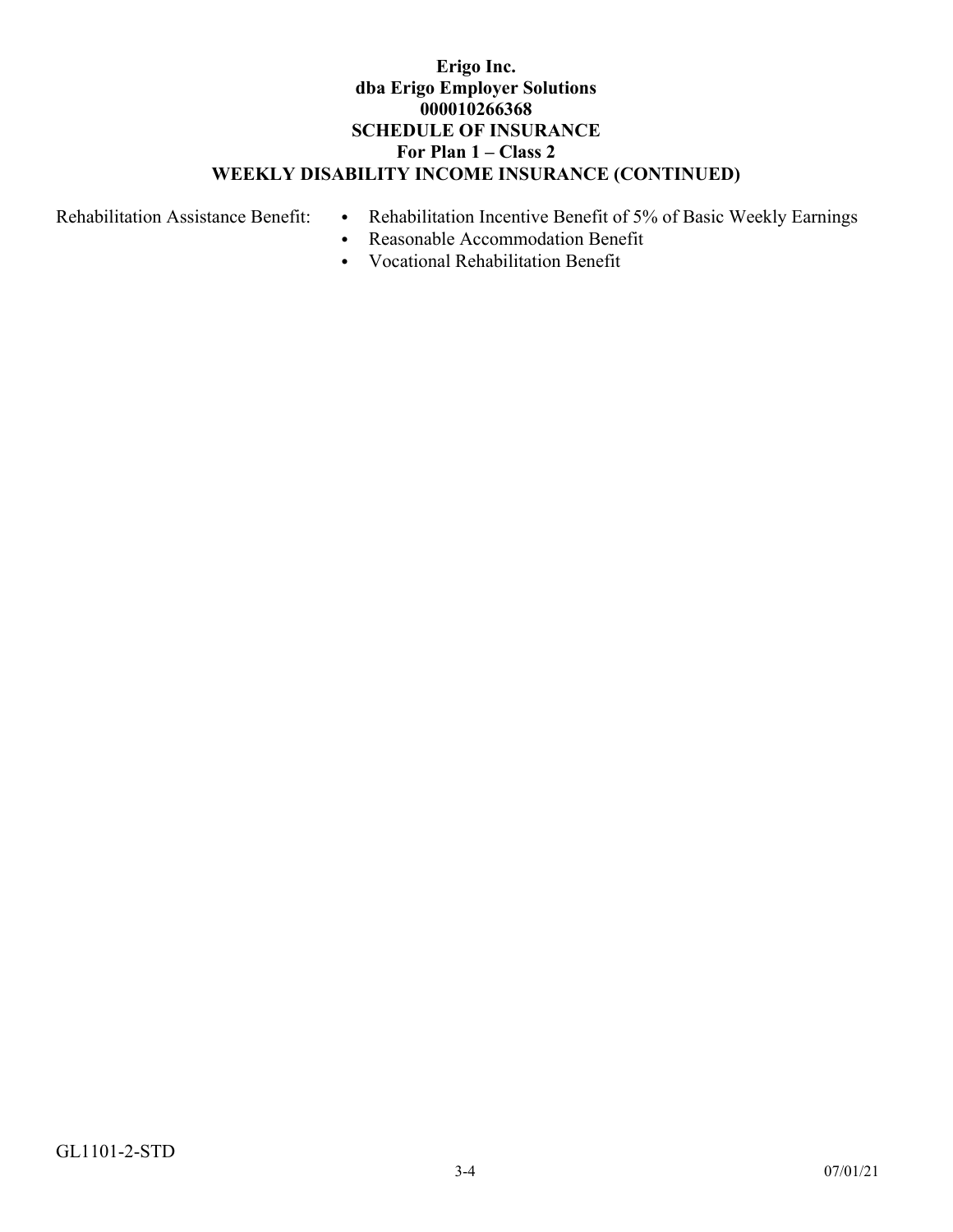#### **Erigo Inc. dba Erigo Employer Solutions 000010266368 SCHEDULE OF INSURANCE For**

#### **Class 3 - All Full-Time Employees Electing a 7/7/12 Plan**

- MINIMUM HOURS: 30 hours per week
- WAITING PERIOD: (For date insurance begins, refer to "Effective Date" section) As Determined by the Participating Employer
- CONTRIBUTIONS: Insured Employees are not required to contribute to the cost of the Weekly Disability Income Insurance.

#### **WEEKLY DISABILITY INCOME INSURANCE**

BENEFIT PERCENTAGE: 60%

MAXIMUM WEEKLY BENEFIT: \$1,400

MINIMUM WEEKLY BENEFIT: \$25

DAY BENEFITS BEGIN:  $7<sup>th</sup>$  consecutive day of Disability due to Accidental Injury; and 7 th consecutive day of Disability due to Sickness.

The Day Benefits Begin may be reached by days of Total Disability, Partial Disability, or any combination thereof.

MAXIMUM BENEFIT PERIOD: 12 weeks

The Maximum Weekly Benefit will not exceed the Benefit Percentage times Basic Weekly Earnings.

Weekly Disability Income Insurance will terminate when an Insured Person retires.

Family Income Benefit: 3 times the Insured Person's last Weekly Benefit payable immediately prior to death.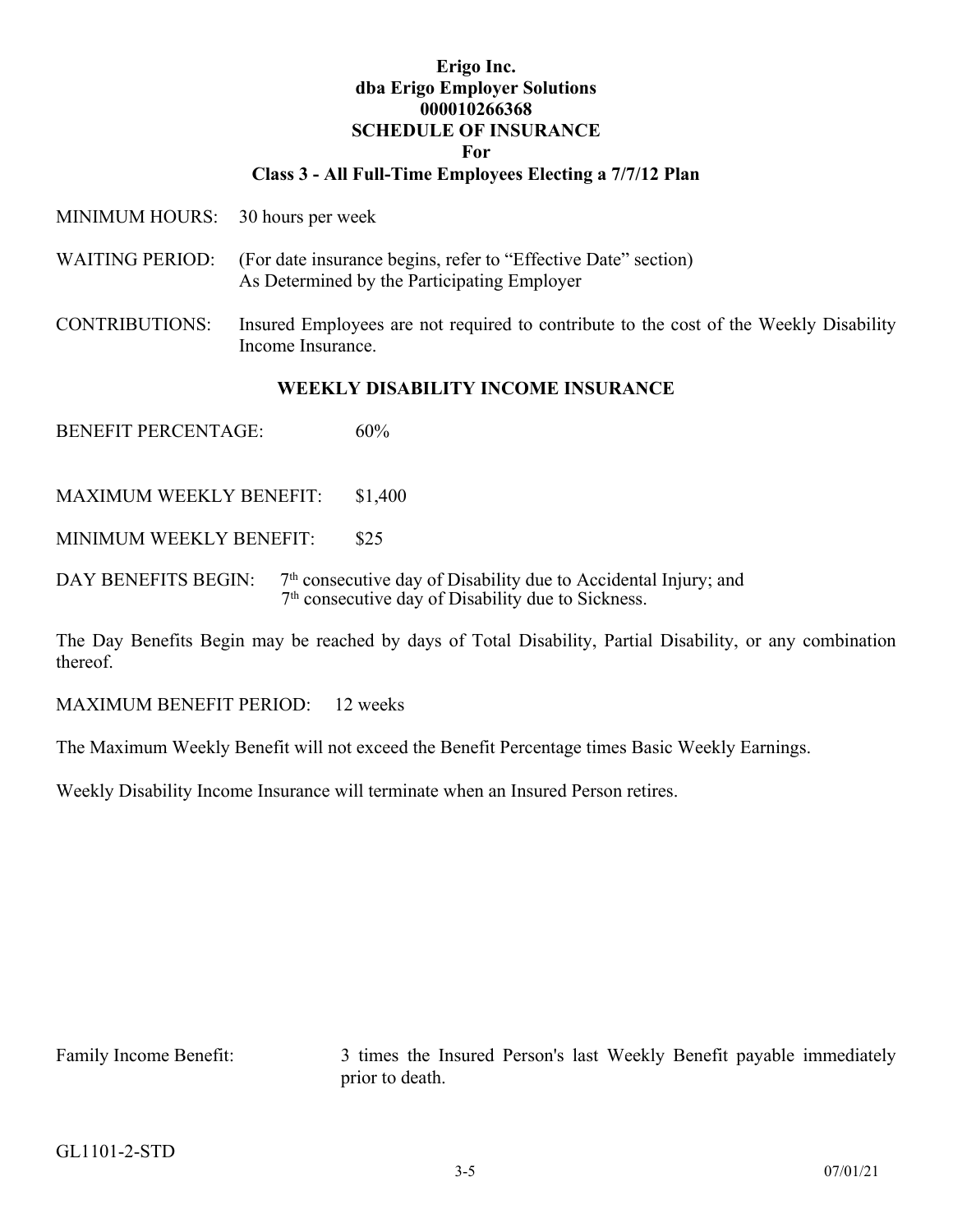## **Erigo Inc. dba Erigo Employer Solutions 000010266368 SCHEDULE OF INSURANCE For Plan 1 – Class 3 WEEKLY DISABILITY INCOME INSURANCE (CONTINUED)**

- Rehabilitation Assistance Benefit: Rehabilitation Incentive Benefit of 5% of Basic Weekly Earnings
	- Reasonable Accommodation Benefit
	- Vocational Rehabilitation Benefit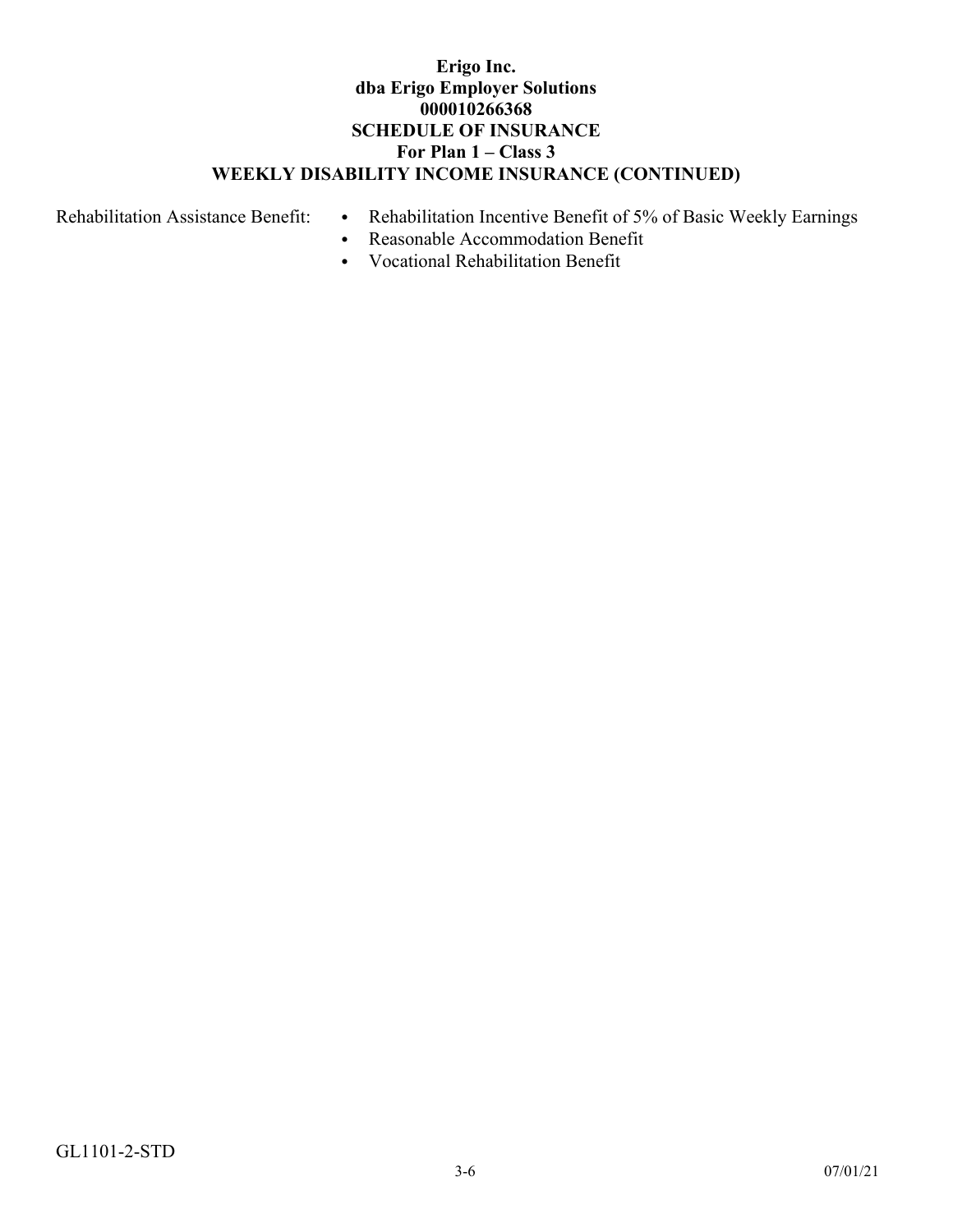#### **Erigo Inc. dba Erigo Employer Solutions 000010266368 SCHEDULE OF INSURANCE For**

#### **Class 4 - All Full-Time Employees Electing 15/15/24 Plan**

- MINIMUM HOURS: 30 hours per week
- WAITING PERIOD: (For date insurance begins, refer to "Effective Date" section) As Determined by the Participating Employer
- CONTRIBUTIONS: Insured Employees are not required to contribute to the cost of the Weekly Disability Income Insurance.

#### **WEEKLY DISABILITY INCOME INSURANCE**

BENEFIT PERCENTAGE: 60%

MAXIMUM WEEKLY BENEFIT: \$1,000

MINIMUM WEEKLY BENEFIT: \$25

DAY BENEFITS BEGIN: 14<sup>th</sup> consecutive day of Disability due to Accidental Injury; and 14th consecutive day of Disability due to Sickness.

The Day Benefits Begin may be reached by days of Total Disability, Partial Disability, or any combination thereof.

MAXIMUM BENEFIT PERIOD: 24 weeks

The Maximum Weekly Benefit will not exceed the Benefit Percentage times Basic Weekly Earnings.

Weekly Disability Income Insurance will terminate when an Insured Person retires.

Family Income Benefit: 3 times the Insured Person's last Weekly Benefit payable immediately prior to death.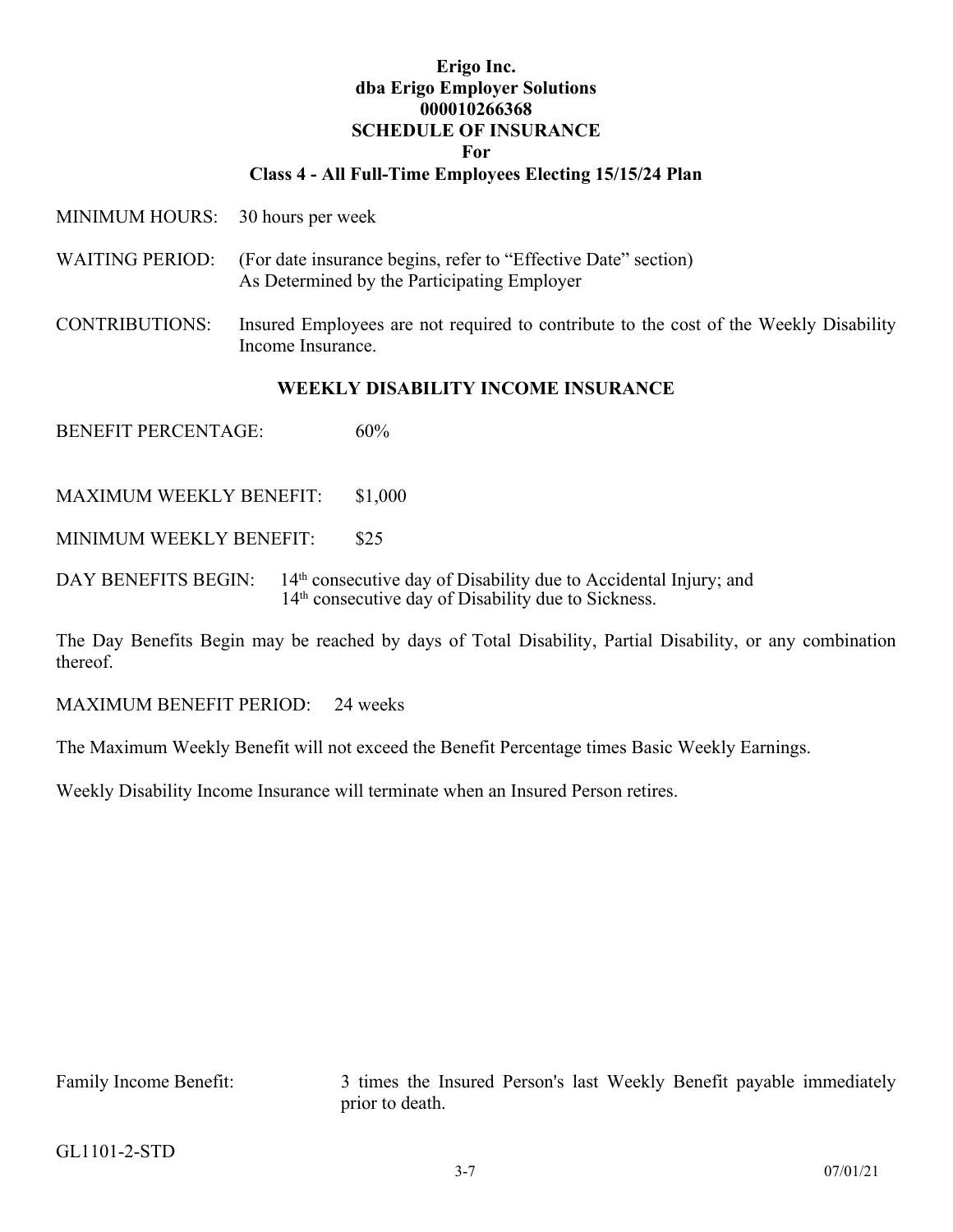## **Erigo Inc. dba Erigo Employer Solutions 000010266368 SCHEDULE OF INSURANCE For Plan 1 – Class 4 WEEKLY DISABILITY INCOME INSURANCE (CONTINUED)**

- Rehabilitation Assistance Benefit: Rehabilitation Incentive Benefit of 5% of Basic Weekly Earnings
	- Reasonable Accommodation Benefit
	- Vocational Rehabilitation Benefit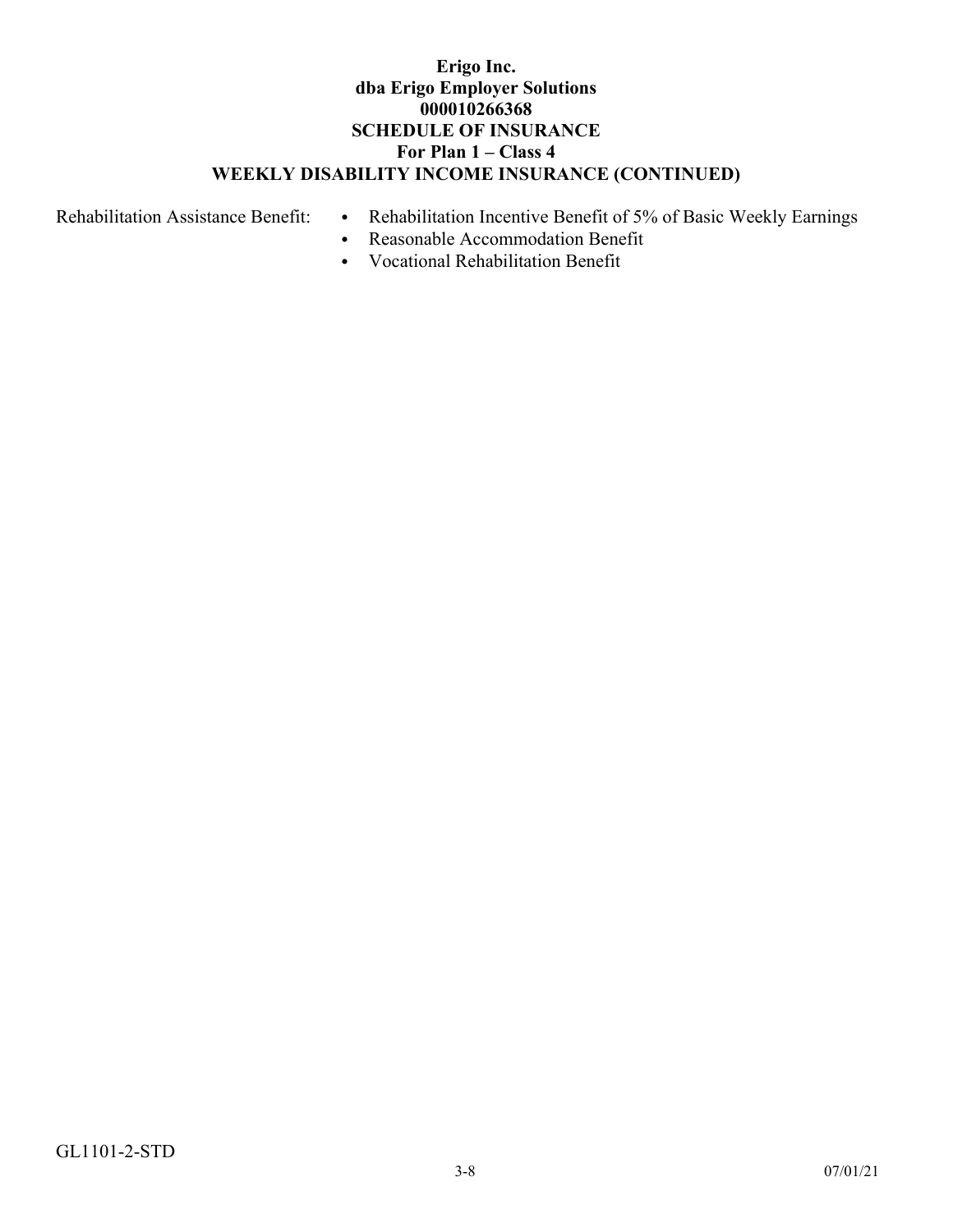# **Erigo Inc. dba Erigo Employer Solutions 000010266368 SCHEDULE OF INSURANCE For**

## **Class 5 - All Full-Time C-Forward Employees**

- MINIMUM HOURS: 30 hours per week
- WAITING PERIOD: (For date insurance begins, refer to "Effective Date" section) As Determined by the Participating Employer
- CONTRIBUTIONS: Insured Employees are not required to contribute to the cost of the Weekly Disability Income Insurance.

#### **WEEKLY DISABILITY INCOME INSURANCE**

BENEFIT PERCENTAGE: 60%

MAXIMUM WEEKLY BENEFIT: \$1,400

MINIMUM WEEKLY BENEFIT: 10% of the Weekly Total Disability Benefit

DAY BENEFITS BEGIN:  $7<sup>th</sup>$  consecutive day of Disability due to Accidental Injury; and 7 th consecutive day of Disability due to Sickness.

The Day Benefits Begin may be reached by days of Total Disability, Partial Disability, or any combination thereof.

MAXIMUM BENEFIT PERIOD: 12 weeks

The Maximum Weekly Benefit will not exceed the Benefit Percentage times Basic Weekly Earnings.

Weekly Disability Income Insurance will terminate when an Insured Person retires.

Family Income Benefit: 3 times the Insured Person's last Weekly Benefit payable immediately prior to death.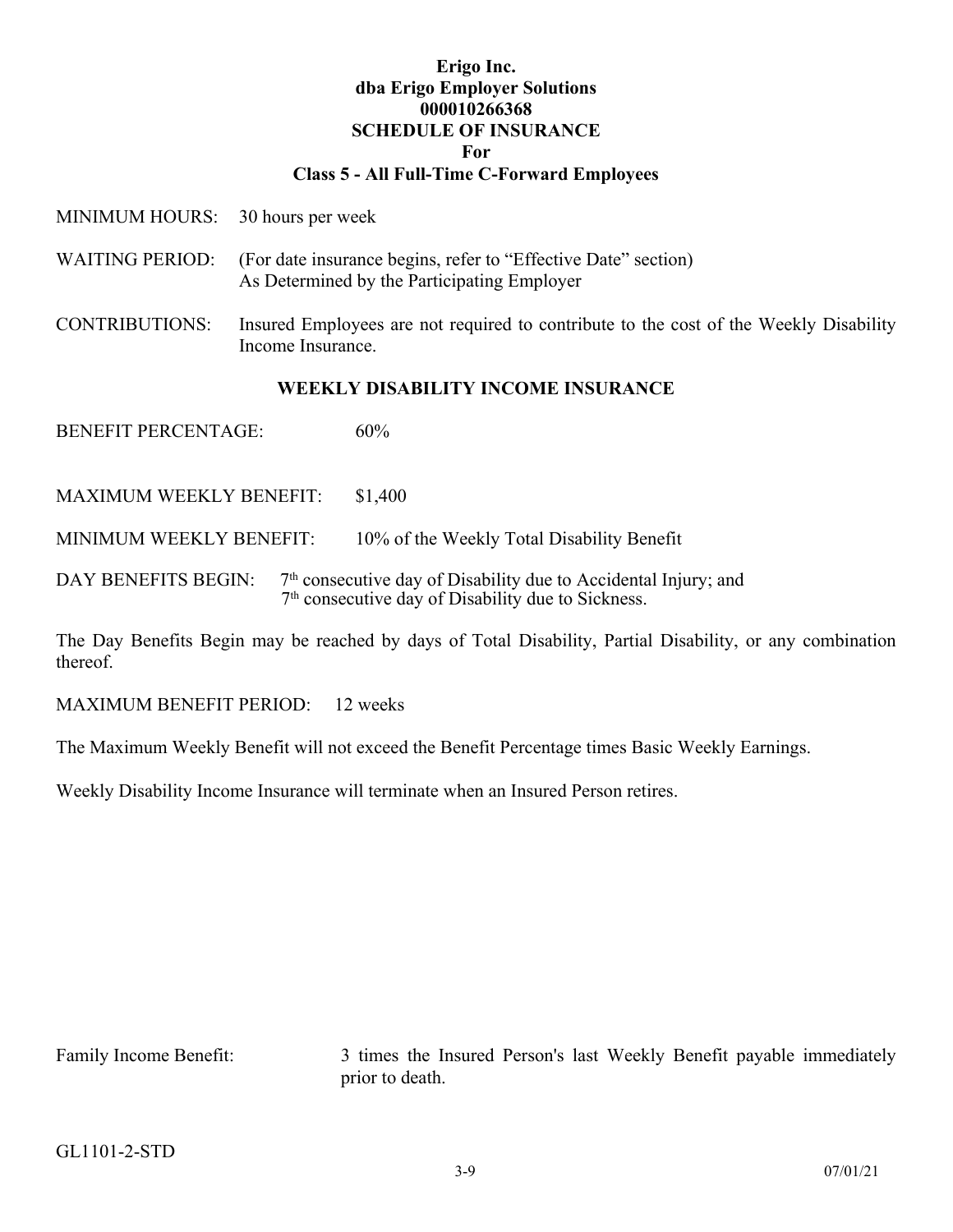## **Erigo Inc. dba Erigo Employer Solutions 000010266368 SCHEDULE OF INSURANCE For Plan 1 – Class 5 WEEKLY DISABILITY INCOME INSURANCE (CONTINUED)**

- Rehabilitation Assistance Benefit: Rehabilitation Incentive Benefit of 5% of Basic Weekly Earnings
	- Reasonable Accommodation Benefit
	- Vocational Rehabilitation Benefit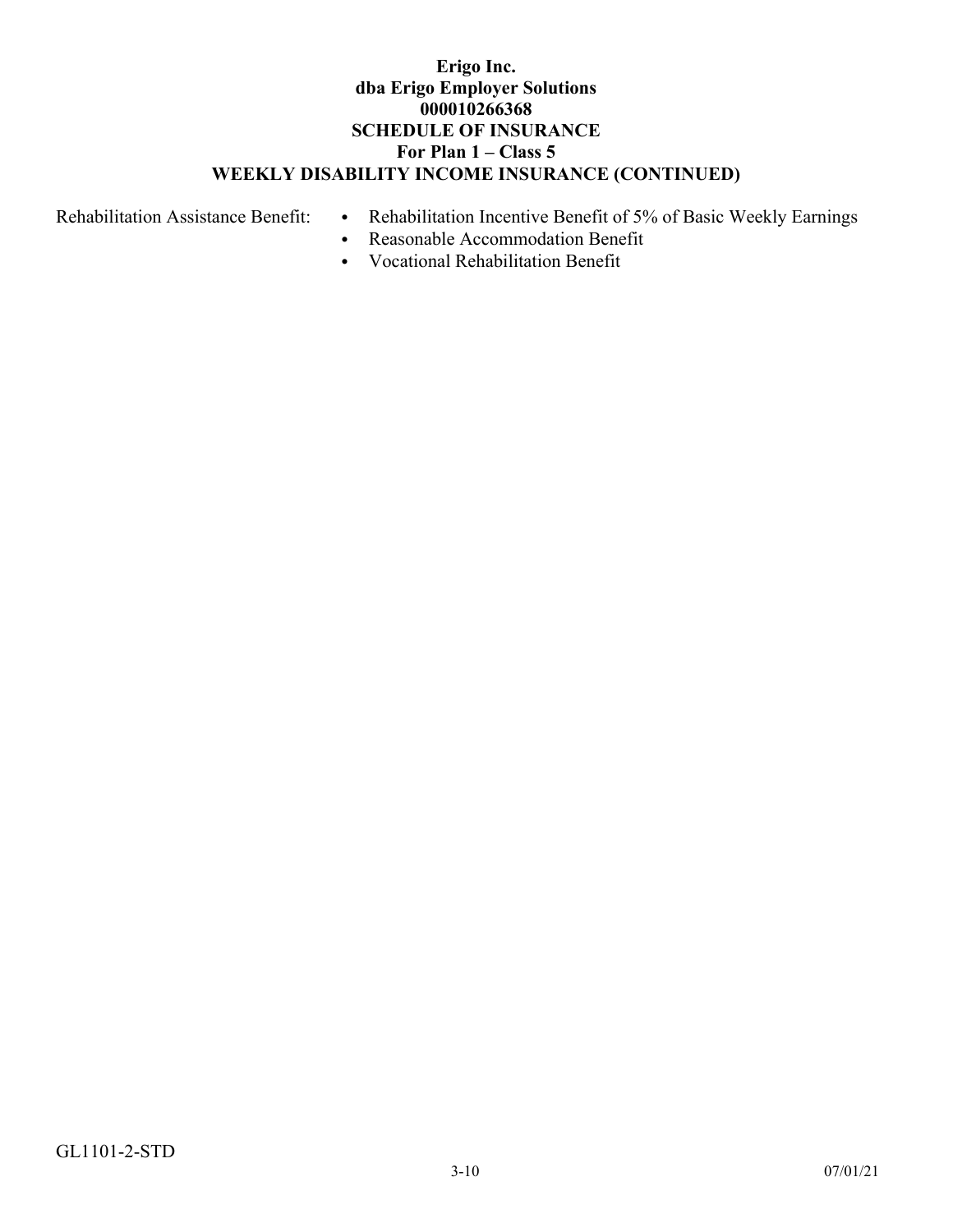## **DEFINITIONS**

#### <span id="page-12-0"></span>**As used throughout this Policy, the following terms shall have the meanings indicated below. Other parts of this Policy contain definitions specific to those provisions.**

**ACTIVE WORK** or **ACTIVELY AT WORK** means an Employee's performance of all Main Duties of his or her Own Occupation, for the regularly scheduled number of hours, at:

- (1) the Employer's place of business; or
- (2) any other business location where the Employer requires the Employee to travel.

Unless disabled on the prior workday or on the day of absence, an Employee will be considered Actively at Work on the following days:<br>(1) a Saturday, Sunday

- a Saturday, Sunday or holiday that is not a scheduled workday;
- (2) a paid vacation day, or other scheduled or unscheduled non-workday; or
- (3) a non-medical leave of absence of 12 weeks or less, whether taken with the Employer's prior approval or on an emergency basis.

This includes a Military Leave or an approved Family or Medical Leave that is not due to the Employee's own health condition.

**BASIC WEEKLY EARNINGS** or **PREDISABILITY INCOME** means the Insured Person's average weekly base salary or hourly pay from the Employer before taxes on the Determination Date. The **"Determination Date"** is the last day worked just prior to the date the Disability begins.

It also includes:<br>(1) paid co

- paid commissions averaged over the 12 months just prior to the Determination Date; or over the actual period of employment with the Employer just prior to that date, if shorter;
- (2) bonuses averaged over the 36 months just prior to the Determination Date; or over the actual
- period of employment with the Employer just prior to that date, if shorter; and
- (3) overtime pay.

It does **not** include any other extra compensation. It does **not** include income from a source other than the Employer. It will not exceed the amount shown in the Employer's financial records, the amount for which premium has been paid, or the Maximum Covered Weekly Earnings permitted by this Policy; whichever is less. (Maximum Covered Weekly Earnings equals the Maximum Weekly Benefit divided by the Benefit Percentage shown in the Schedule of Insurance.) Exception: For purposes of determining the Partial Disability Weekly Benefit, Basic Weekly Earnings will not exceed the amount shown in the Employer's financial records.

**COMPANY** means The Lincoln National Life Insurance Company, an Indiana corporation. Its Group Insurance Service Office address is 8801 Indian Hills Drive, Omaha, Nebraska 68114-4066.

**DAY** or **DATE** means the period of time that begins at 12:01 a.m. and ends at 12:00 midnight, standard time, at the Group Policyholder's place of business. When used with regard to effective dates, it means 12:01 a.m. When used with regard to termination dates, it means 12:00 midnight.

**DISABILITY or DISABLED** means Total Disability or Partial Disability.

**DISABILITY BENEFIT**, when used with the term Retirement Plan, means a benefit that:

- (1) is payable under a Retirement Plan due to disability as defined in that plan; and
- (2) does not reduce the benefits that would have been paid as Retirement Benefits at the normal retirement age under the plan if the disability had not occurred.

If the payment of the benefit does cause such a reduction, the benefit will be deemed a Retirement Benefit as defined in this Policy.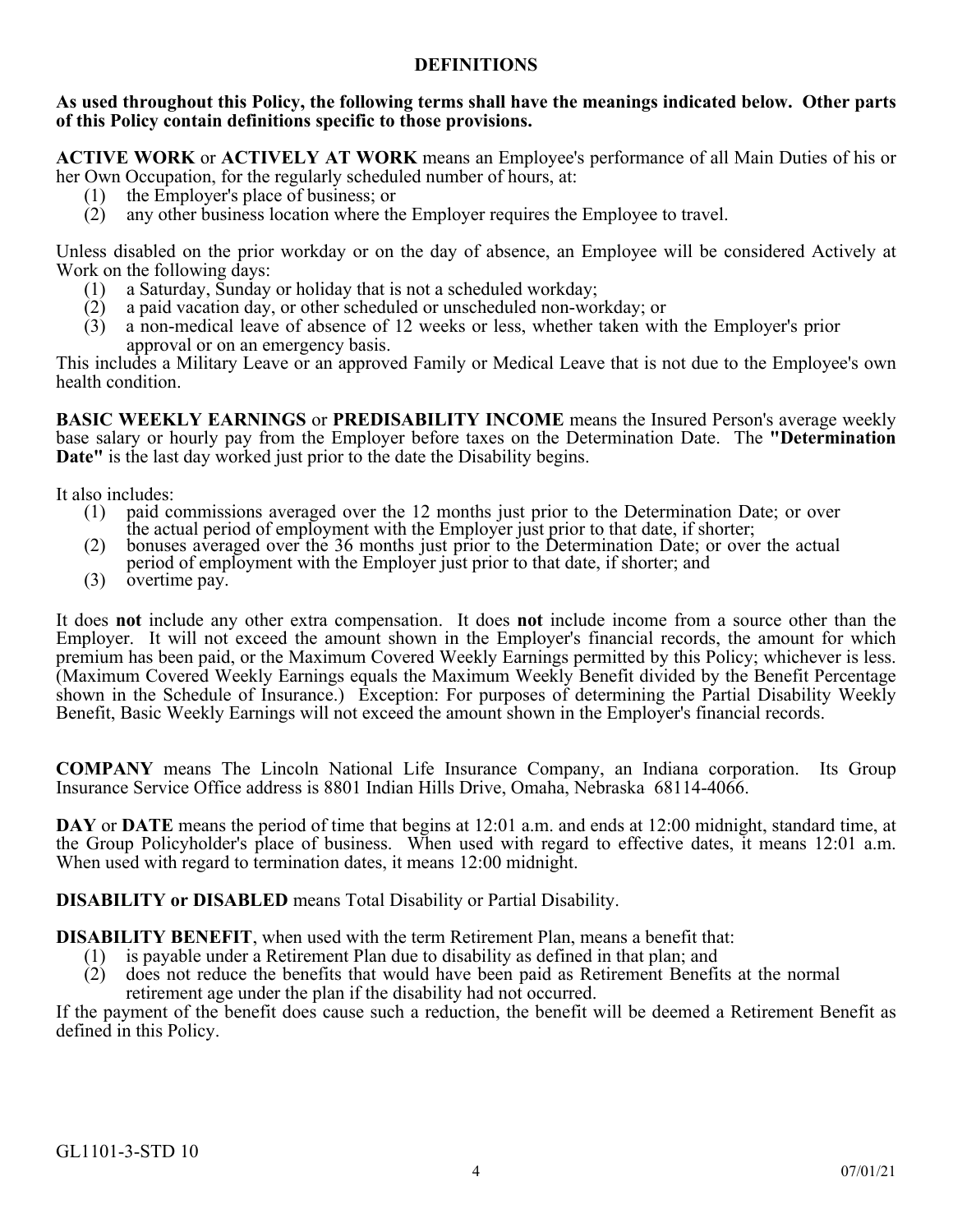## **EMPLOYEE or FULL-TIME EMPLOYEE** means a person:

- (1) whose employment with the Employer is the person's main occupation;<br>(2) whose employment is for regular wage or salary, on a full-time basis;
- whose employment is for regular wage or salary, on a full-time basis;
- (3) who is regularly scheduled to work at such occupation at least the Minimum Hours shown in the Schedule of Insurance;
- (4) who is a member of an Eligible Class which is eligible for coverage under this Policy;
- (5) who is not a temporary or seasonal employee; and
- (6) who is a citizen of the United States or legally works in the United States.

**EMPLOYER** means the Group Policyholder. It includes any division, subsidiary or affiliated company named in the Application or Participation Agreement.

**EVIDENCE OF INSURABILITY** means a statement of proof of an Employee's medical history. The Company uses this to determine his or her acceptance for insurance or an increased amount of insurance. Such proof will be provided at the Employee's own expense.

**FAMILY OR MEDICAL LEAVE** means an approved leave of absence that:

- (1) is subject to the federal FMLA law (the Family and Medical Leave Act of 1993 and any amendments to it) or a similar state law;
- (2) is taken in accord with the Employer's leave policy and the law which applies; and
- (3) does not exceed the period approved by the Employer and required by that law.

Under the federal FMLA law, such leaves are permitted for up to 12 weeks in a 12-month period as defined by the Employer. The 12 weeks:

- (1) may consist of consecutive or intermittent work days; or
- $(2)$  may be granted on a part-time equivalency basis.

If an Employee is entitled to a leave under both the federal FMLA law and a similar state law, he or she may elect the more favorable leave (but not both). If an Employee is on an FMLA leave due to his or her own health condition on the date Policy coverage takes effect, he or she is not considered Actively at Work.

**FULL-TIME**, as it applies to the Partial Disability Benefit, means the average number of hours the Insured Person was regularly scheduled to work, at his or her Own Occupation, during the week just prior to:

- (1) the date Disability begins; or
- (2) the date an approved leave of absence begins, if Disability begins while the Insured Person is continuing coverage during a leave of absence.

**GROUP POLICYHOLDER** means the person, company, trust or other organization as shown on the Title Page of this Policy.

**INJURY** means bodily Injury which results directly from an accident, independently of all other causes. In determining Weekly Benefits, a Disability will be considered caused by a Sickness if:

- (1) the Disability begins more than 60 days after the Injury; or
- (2) the Injury occurred before the Insured Person's Effective Date under this Policy.

The term "Injury" shall not include any:

- (1) condition to which a Sickness, its natural progression or its treatment is a substantial contributing cause (based upon the preponderance of medical evidence);
- (2) condition caused by emotional stress or trauma; infection (except pyogenic bacterial infection of an Injury); or medical or surgical treatment (except when needed solely for an Injury);
- (3) repetitive trauma condition which results from repetitious, physically traumatic activities that occur over time; or
- (4) pregnancy; except for complications that result from an Injury.

GL1101-3-STD 10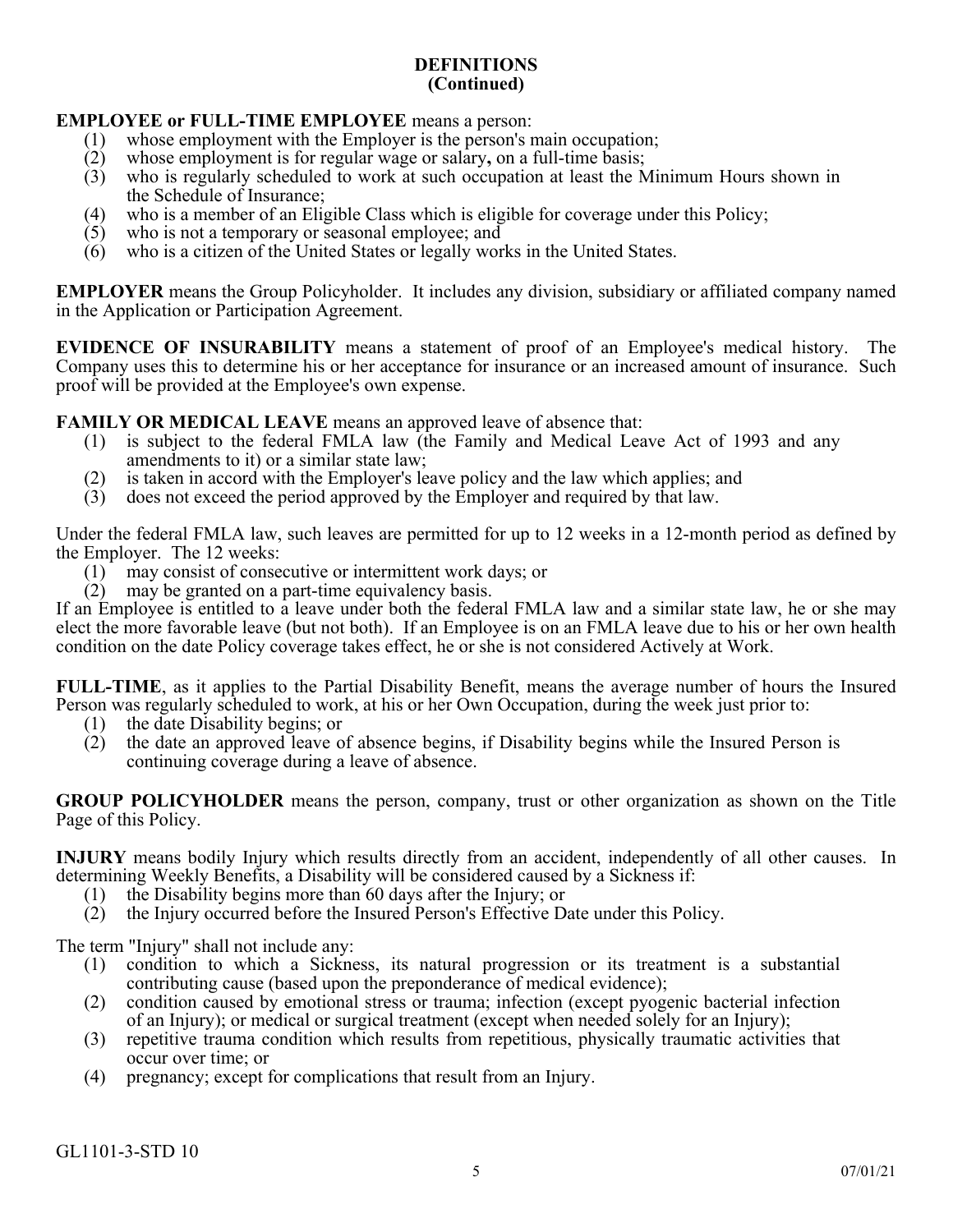## **INSURANCE MONTH** or **POLICY MONTH** means that period of time:

- (1) beginning at 12:01 a.m. Standard Time, at the Group Policyholder's place of business on the first day of any calendar month; and
- (2) ending at 12:00 midnight on the last day of the same calendar month.

**INSURED PERSON** means a Person for whom Policy coverage is in effect.

## **MAIN DUTIES** or **MATERIAL AND SUBSTANTIAL DUTIES** means those job tasks that:

- (1) are normally required to perform the Insured Person's Own Occupation; and
- (2) could not reasonably be modified or omitted.

To determine whether a job task could reasonably be modified or omitted, the Company will apply the Americans with Disabilities Act's standards concerning reasonable accommodation. It will apply the Act's standards, whether or not:

- (1) the Employer is subject to the Act; or
- (2) the Insured Person has requested such a job accommodation.

An Employer's failure to modify or omit other job tasks does **not** render the Insured Person unable to perform the Main Duties of the job.

Main Duties include those job tasks:

- (1) as described in the U.S. Department of Labor Dictionary of Occupational Titles; and
- (2) as performed in the general labor market and national economy.

Main Duties are **not** limited to those specific job tasks as performed for a certain firm or at a certain work site.

**MEDICALLY APPROPRIATE TREATMENT** means diagnostic services, consultation, care or services that are consistent with the symptoms or diagnosis causing the Insured Person's Disability. Such treatment must be rendered:

- (1) by a Physician whose license and any specialty are consistent with the disabling condition; and
- (2) according to generally accepted, professionally recognized standards of medical practice.

**MILITARY LEAVE** means a leave of absence that:

- (1) is subject to the federal USERRA law (the Uniformed Services Employment and Reemployment Rights Act of 1994 and any amendments to it);
- (2) is taken in accord with the Employer's leave policy and the federal USERRA law; and
- (3) does not exceed the period required by that law.

**OWN OCCUPATION** or **REGULAR OCCUPATION** means the occupation, trade or profession:

- (1) in which the Insured Person was employed with the Employer prior to Disability; and
- (2) which was his or her main source of earned income prior to Disability.

It means a collective description of related jobs, as defined by the U.S. Department of Labor Dictionary of Occupational Titles. It includes any work in the same occupation for pay or profit, regardless of:

- (1) whether such work is with the Employer, with some other firm, or on a self-employed basis; or
- (2) whether a suitable opening is currently available with the Employer or in the local labor market.

**PARTIAL DISABILITY** or **PARTIALLY DISABLED** means that, due to an Injury or Sickness, the Insured Person:<br> $(1)$ 

- is unable to perform one or more of the Main Duties of his or her Own Occupation, or is unable to perform such duties Full-Time; and
- (2) is engaged in Partial Disability Employment.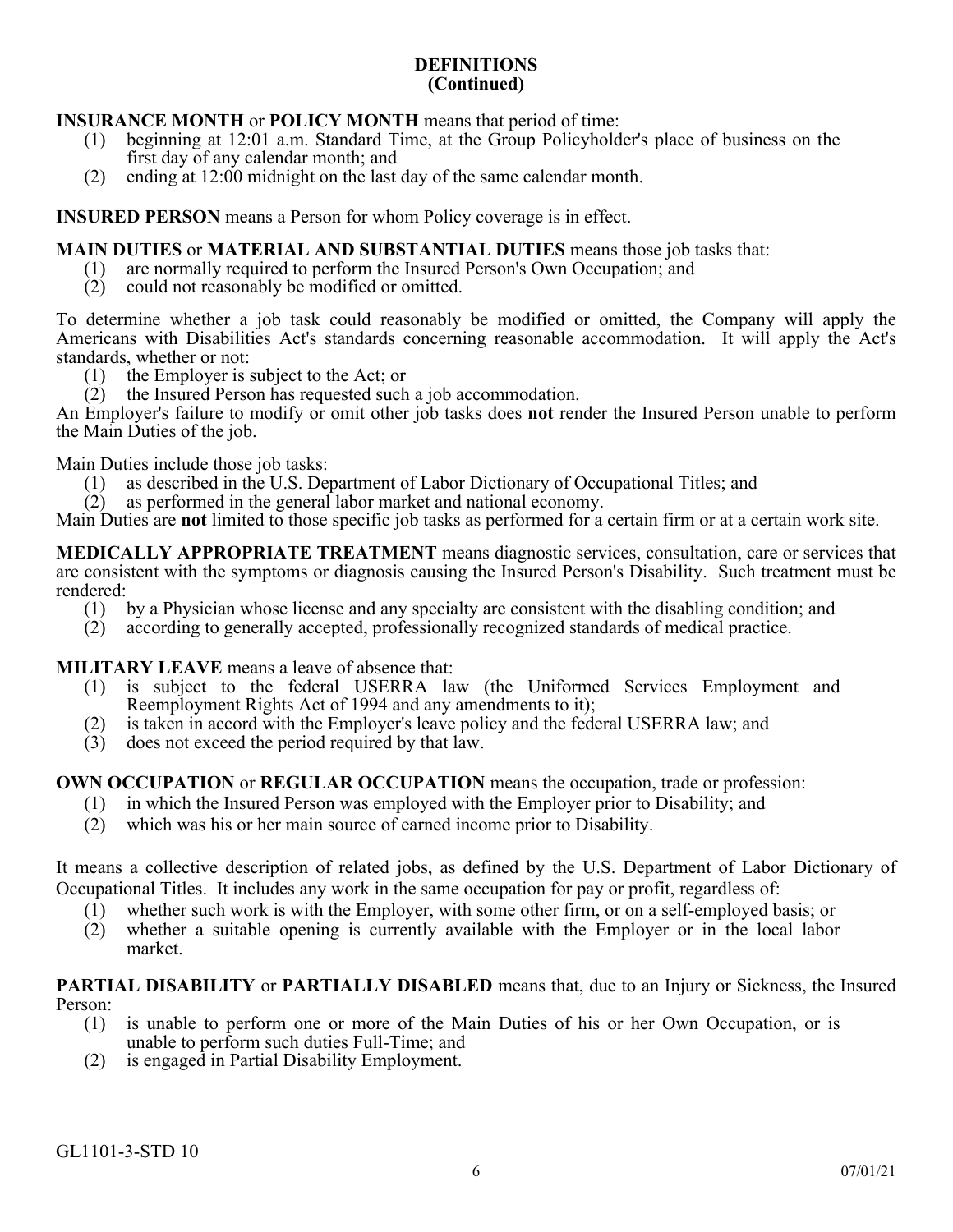**PARTIAL DISABILITY EMPLOYMENT** means the Insured Person is working at his or her Own Occupation or any other occupation; however, because of a Partial Disability:

- (1) the Insured Person's hours or production is reduced;
- (2) one or more Main Duties of the job are reassigned; or
- (3) the Insured Person is working in a lower-paid occupation.

During Partial Disability Employment, his or her current earnings:

- (1) must be at least 20% of Predisability Income; and
- (2) may not exceed the percentage specified in the Partial Disability Benefit section.

**PERSON** means an Employee of the Employer:

- (1) who is a member of an Employee class which is eligible for coverage under this Policy; and
- (2) who has completed an enrollment form.

**PERSONAL INSURANCE** means the insurance provided by this Policy on Insured Persons.

**PHYSICIAN** means:

- (1) a legally qualified medical doctor who is licensed to practice medicine, to prescribe and administer drugs, or to perform surgery; or
- (2) any other duly licensed medical practitioner who is deemed by state law to be the same as a legally qualified medical doctor.

The medical doctor or other medical practitioner must be acting within the scope of his or her license. He or she must be qualified to provide Medically Appropriate Treatment for the Insured Person's disabling condition.

Physician does **not** include the Insured Person or a relative of the Insured Person receiving treatment. Relatives include:

- (1) the Insured Person's spouse, siblings, parents, children and grandparents; and
- (2) his or her spouse's relatives of like degree.

**POLICY** means this group insurance Policy issued by the Company to the Group Policyholder.

**PREDISABILITY INCOME**--See Basic Weekly Earnings definition.

## **REGULAR CARE OF A PHYSICIAN** means the Insured Person:

- (1) personally visits a Physician, as often as medically required according to standard medical practice to effectively manage and treat his or her disabling condition; and
- (2) receives Medically Appropriate Treatment, by a Physician whose license and any specialty are consistent with the disabling condition.

## **REGULAR OCCUPATION**--See Own Occupation or Regular Occupation definition.

**RETIREMENT BENEFIT**, when used with the term Retirement Plan, means a benefit that:

- (1) is payable under a Retirement Plan either in a lump sum or in the form of periodic payments;
- (2) does not represent contributions made by an Insured Person (Payments representing Employee contributions are deemed to be received over the Insured Person's expected remaining life, regardless of when they are actually received.); and
- (3) is payable upon:
	- (a) early or normal retirement; or
	- (b) disability (if the payment does reduce the benefit which would have been paid at the normal retirement age under the plan, if disability had not occurred).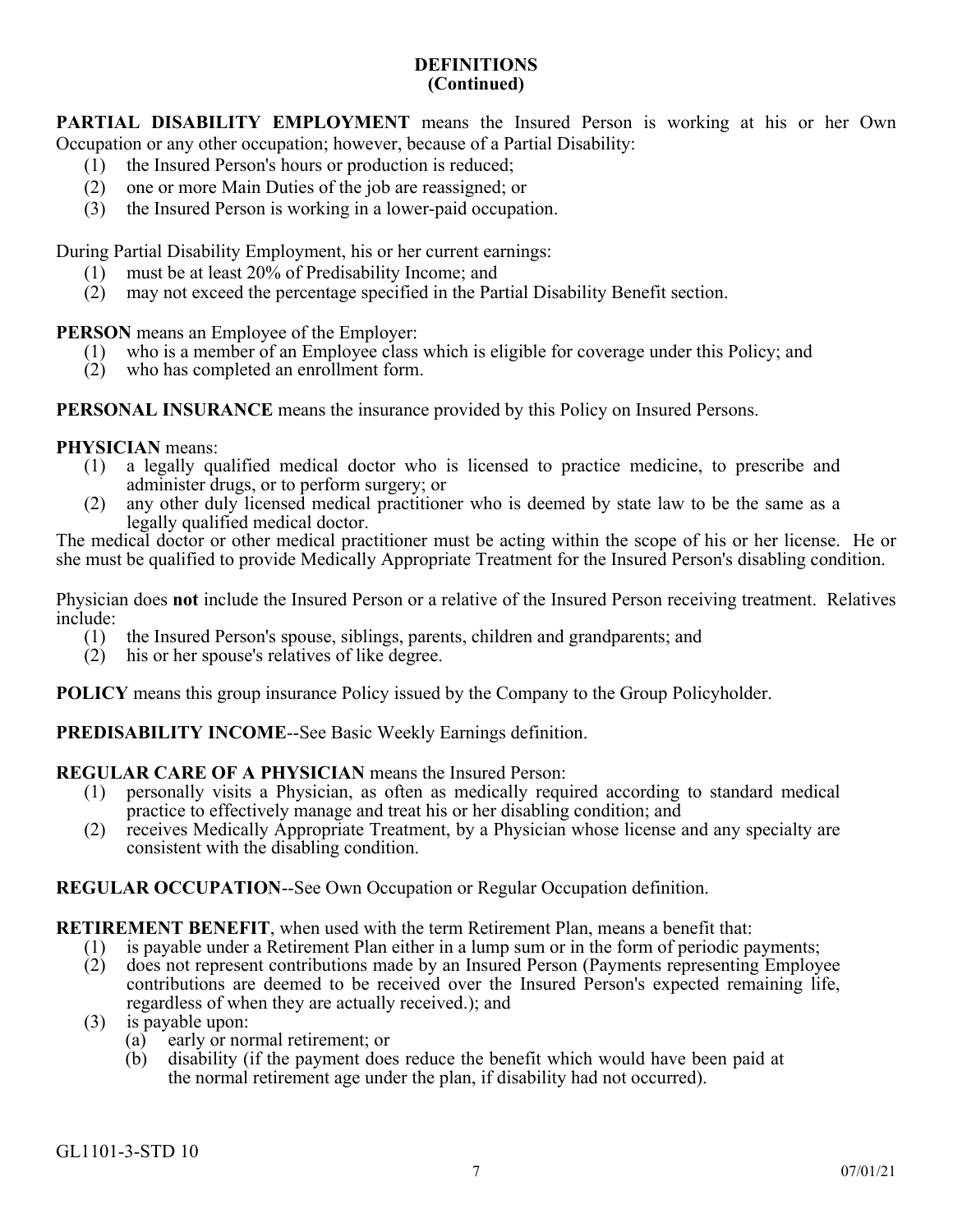**RETIREMENT PLAN** means a defined benefit or defined contribution plan that:

- (1) provides Retirement Benefits to Employees; and
- (2) is not funded wholly by Employee contributions.

The term shall **not** include any 401(k), profit-sharing or thrift plan; informal salary continuance plan; individual retirement account (IRA); tax sheltered annuity (TSA); stock ownership plan; or a non-qualified plan of deferred compensation.

An Employer's Retirement Plan is deemed to include any Retirement Plan:

- (1) which is part of any federal, state, county, municipal or association retirement system; and
- $(2)$  for which the Insured Person is eligible as a result of employment with the Employer.

# **SICK LEAVE** or **SALARY CONTINUANCE PLAN** means a plan that:<br>(1) is established and maintained by the Employer for the benefit of I

- 
- (1) is established and maintained by the Employer for the benefit of Employees; and (2) continues payment of all or part of an Insured Person's Predisability Income for a specified period after he or she becomes Disabled.

It does **not** include compensation the Employer pays an Insured Person for work actually performed during a Disability.

**SICKNESS** means illness, pregnancy or disease.

**TOTAL DISABILITY** or **TOTALLY DISABLED** means the Insured Person's inability, due to Sickness or Injury, to perform each of the Main Duties of his or her Own Occupation. A Person engaging in any employment for wage or profit is not Totally Disabled. The loss of a professional license, an occupational license or certification, or a driver's license for any reason does **not**, by itself, constitute Total Disability.

**WAITING PERIOD** means the period of time an Employee must be employed in an eligible class with the Employer, before he or she becomes eligible to enroll for coverage under this Policy. The period of service must be continuous, except as explained in the Eligibility provision captioned Prior Service Credit Towards Waiting Period.

**WEEKLY BENEFIT** means the amount payable weekly by the Company to the Insured Person who is Totally Disabled or Partially Disabled.

**WORKERS' COMPENSATION OR SIMILAR COVERAGE** means coverage under a law that compensates for job related Injury or Sickness. It includes (but is not limited to):

- (1) coverage under any Workers' Compensation or occupational disease law;
- (2) coverage under the Jones Act; the Longshoreman's and Harbor Worker's Act; the Maritime Doctrine of Maintenance, Wages or Cure; or
- (3) any plan provided in place of one of those plans.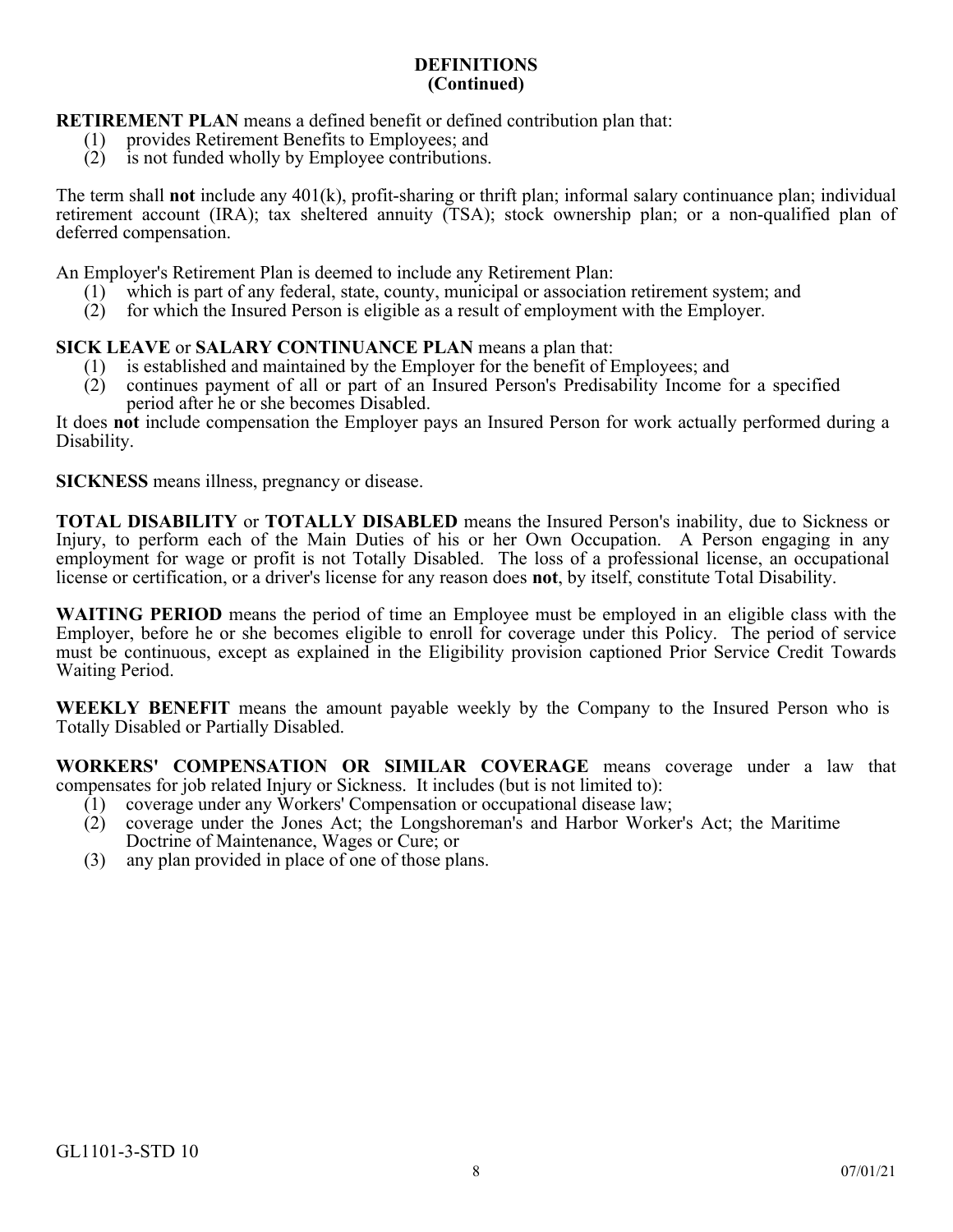## **GENERAL PROVISIONS**

<span id="page-17-0"></span>**ENTIRE CONTRACT.** The entire contract between the parties shall consist of:

- (1) this Policy and any amendments to it;
- (2) the Group Policyholder's application (a copy of which is attached);
- (3) any Participating Employers' applications or Participation Agreements; and (4) any individual applications of Insured Persons.
- any individual applications of Insured Persons.

In the absence of fraud, all statements made by the Group Policyholder and by Insured Persons are representations and not warranties. No statement made by an Insured Person will be used to contest the coverage provided by this Policy, unless:

- (1) it is contained in a written statement signed by that Insured Person; and
- (2) a copy of the statement has been furnished to that Insured Person.

**AUTHORITY TO MAKE OR AMEND CONTRACT.** Only a Company Officer located in the Company's Group Insurance Service Office has the authority to:

- (1) determine the insurability of a group or any individual within a group;<br>(2) make a contract in the Company's name;
- make a contract in the Company's name;
- (3) amend or waive any provision of this Policy; or
- (4) extend the time for payment of any premium.

No change in this Policy will be valid, unless it is made in writing and signed by such a Company Officer.

**INCONTESTABILITY.** Except for the non-payment of premiums or fraud, the Company may not contest the validity of this Policy after it has been in force for two years from its date of issue; and as to any Insured Person, after his or her coverage has been in force for two years during his or her lifetime. This clause does not preclude, at any time, the assertion of defenses based upon:

- (1) this Policy's eligibility requirements, exclusions and limitations; and
- (2) other Policy provisions unrelated to the validity of coverage.

**RESCISSION.** The Company has the right to rescind any insurance for which Evidence of Insurability was required, if:

- (1) an Insured Person incurs a claim during the first two years of coverage; and
- (2) the Company discovers that the Insured Person made a Material Misrepresentation on his or her application.

A **"Material Misrepresentation"** is an incomplete or untrue statement that caused the Company to issue coverage that it would have disapproved, had it known the truth. **"To rescind"** means to cancel insurance back to its effective date. In that event, the Company will refund all premium paid for the rescinded insurance, less any benefits paid for Insured Person's claims. The Company reserves the right to recover any claims paid in excess of such premiums.

**NONPARTICIPATION.** This is a non-participating Policy. It will not share in the divisible surplus of the Company.

**INFORMATION TO BE FURNISHED.** The Group Policyholder and any Participating Employers may be required to furnish any information needed to administer this Policy, including:

- (1) information about Persons:
	- (a) who become eligible for insurance;
	- (b) whose amounts of coverage change; or
	- (c) whose eligibility or coverage ends;
- (2) occupational information and other facts that may be needed to manage a claim; and
- (3) any other information that the Company may reasonably require.

The Company may inspect the Group Policyholder's or any Participating Employer's records that relate to this Policy, at any reasonable time.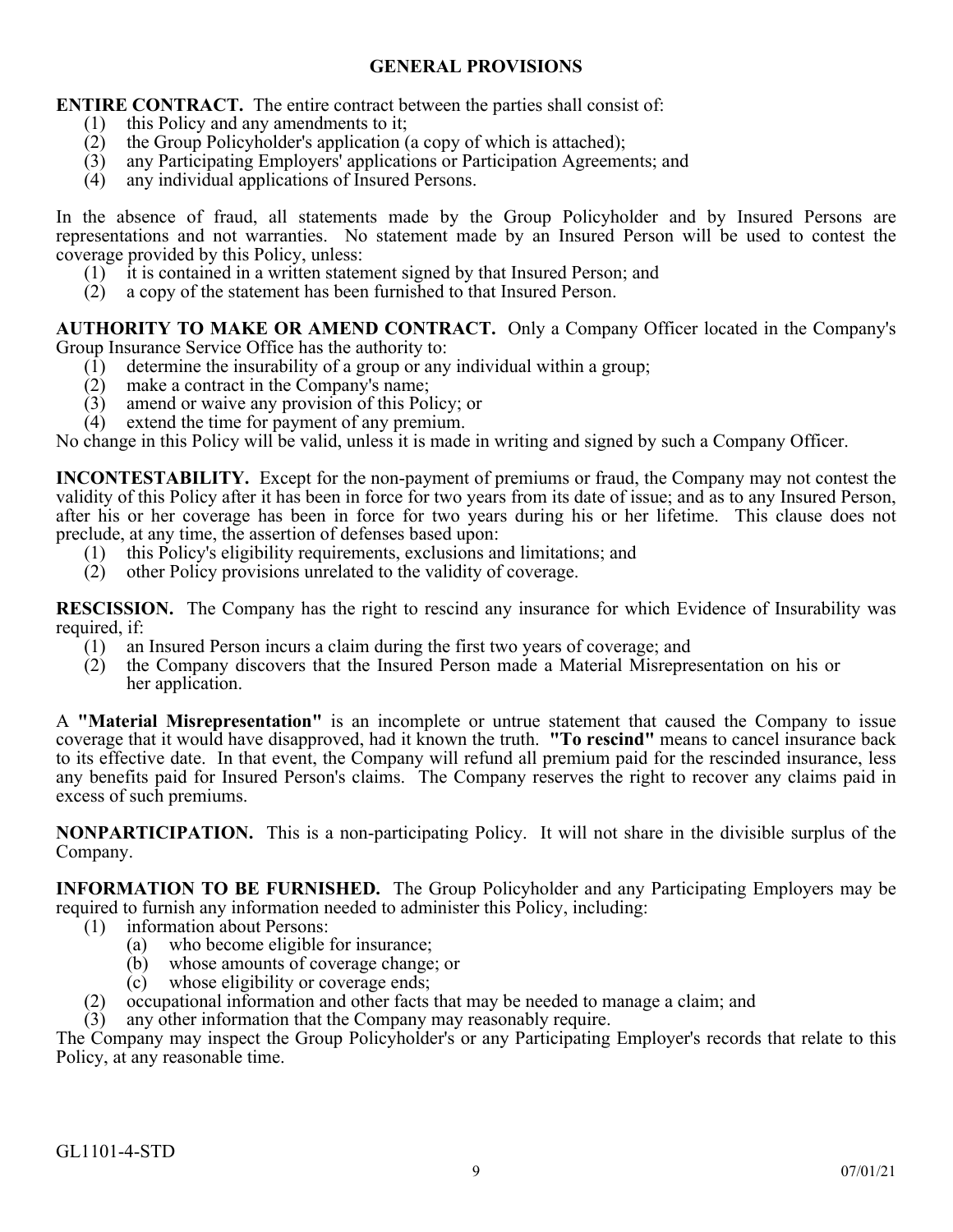## **GENERAL PROVISIONS (Continued)**

Clerical error by the Group Policyholder or Participating Employer:

- (1) will not void or terminate insurance that otherwise would be in effect;
- $(2)$  will not result in insurance coverage that otherwise would not be in effect; and
- (3) will not continue insurance that otherwise would be terminated.

Once an error is discovered, a fair adjustment in premium will be made. If a premium adjustment involves the return of unearned premium, the amount of the return will be limited to the 12-month period that precedes the date the Company receives proof such an adjustment should be made.

**MISSTATEMENTS OF FACTS.** If relevant facts about any Person were misstated:

- (1) a fair adjustment of the premium will be made; and
- (2) the true facts will decide if and in what amount insurance is valid under this Policy.

If an Insured Person's age has been misstated, any benefits shall be in the amount the paid premium would have purchased at the correct age.

**ACTS OF THE POLICYHOLDER.** In administering this Policy, the Group Policyholder must:

- (1) treat Employees the same in like situations; and
- (2) allow the Company, without inquiry, to rely on its acts.

**GROUP POLICYHOLDER'S AGENCY.** For all purposes of this Policy, the Group Policyholder acts on its own behalf or as an agent of the Insured Person. Under no circumstances will the Group Policyholder be deemed the agent of the Company.

**CERTIFICATES.** The Group Policyholder will be furnished with individual Certificates for delivery to each Insured Person. These certificates summarize the benefits provided by this Policy. If there is a conflict between this Policy and the Certificate, this Policy will control.

**CONFORMITY WITH STATE STATUTES.** If, on its effective date, any provision of this Policy conflicts with any applicable law, the provision will be deemed to conform to the minimum requirements of the law.

**CURRENCY.** In administering this Policy:

- (1) all Predisability Income will be expressed in U.S. dollars; and (2) all premium and benefit amounts must be paid in U.S. dollars.
- all premium and benefit amounts must be paid in U.S. dollars.

**WORKERS' COMPENSATION OR STATE DISABILITY INSURANCE.** This Policy does not replace or provide benefits required by:

- (1) Workers' Compensation laws; or<br>(2) any state temporary disability ins
- any state temporary disability insurance plan laws.

**ASSIGNMENT.** The rights and benefits under this Policy may not be assigned.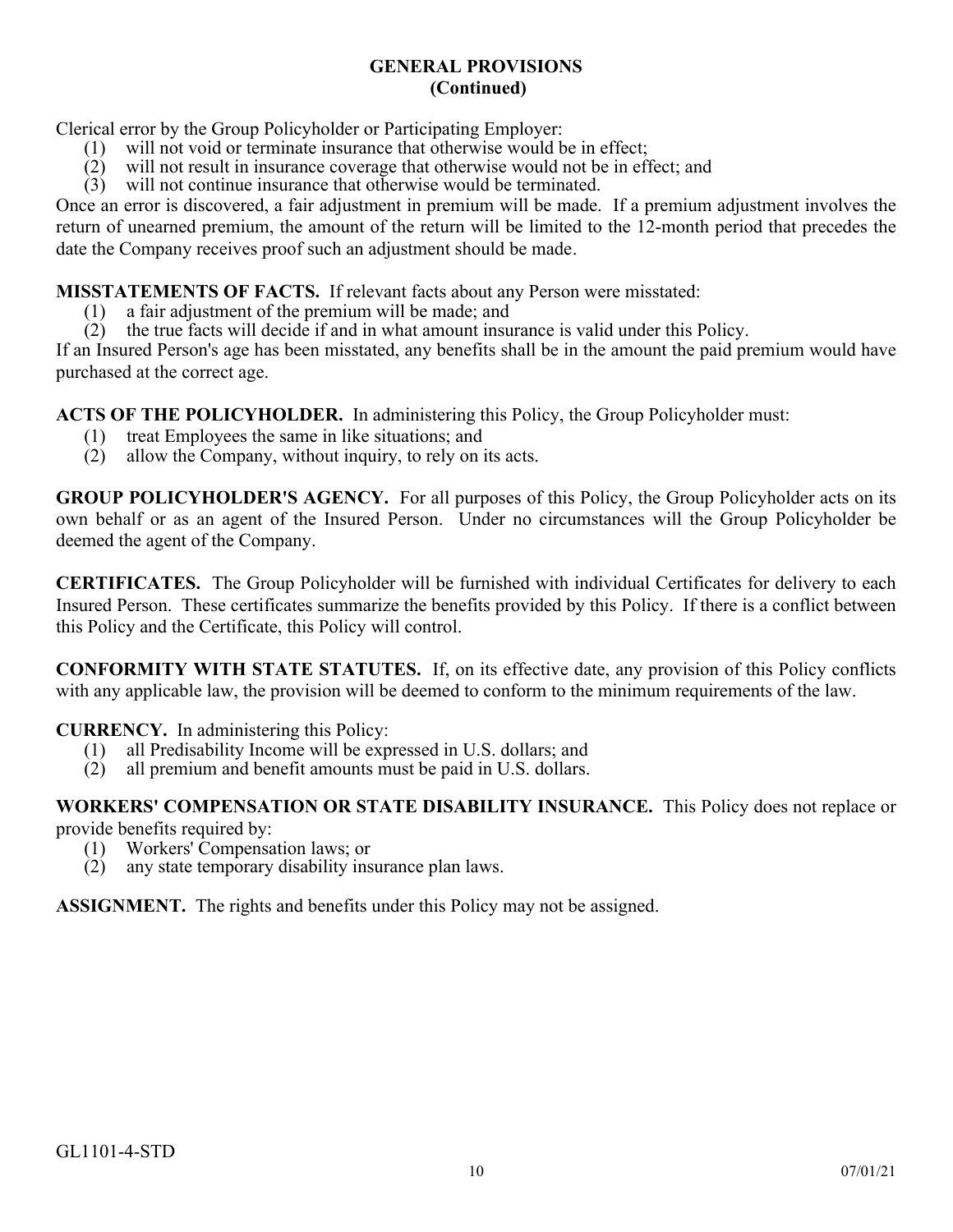## **ELIGIBILITY AND EFFECTIVE DATES**

<span id="page-19-0"></span>**ELIGIBLE CLASSES.** The classes of Employees eligible for insurance are shown in the Schedule of Insurance. The Company has the right to review and terminate any or all classes eligible under this Policy, if any class ceases to be covered by this Policy.

**ELIGIBILITY.** A Person becomes eligible for coverage provided by this Policy on the later of:

- (1) this Policy's date of issue; or
- (2) the date the Waiting Period is completed.

**Prior Service Credit Towards Waiting Period.** The Waiting Period is shown in the Schedule of Insurance. Prior service in an Eligible Class will apply toward the Waiting Period, when:

- (1) a former Employee is rehired within one year after his or her employment ends; or
- (2) an Employee returns from an approved Family or Medical Leave within:
	- (a) the 12-week leave period required by federal law; or
	- (b) any longer period required by a similar state law; or
- (3) an Employee returns from a Military Leave within the period required by federal USERRA law.

**EFFECTIVE DATE.** A Person's initial amount of Personal Insurance becomes effective at 12:01 a.m. on the latest of:

- 
- (1) as determined by the Participating Employer;<br>(2) the date the Person resumes Active Work, (2) the date the Person resumes Active Work, if not Actively at Work on the day he or she becomes eligible;
- (3) the date the Person makes written application for coverage and signs:
	- (a) a payroll deduction order, if the Insured Person pays any part of this Policy's premiums; or
	- (b) an order to pay premiums from the Person's Flexible Benefits Plan account, if Employer contributions are made through such an account; or
- (4) the date the Company approves the Person's Evidence of Insurability, if required.

Any increased or additional coverage becomes effective at 12:01 a.m. on the latest of:

- (1) the first day of the Insurance Month coinciding with or next following the date on which the Insured Person becomes eligible for the increase, if Actively at Work on that day;
- (2) the date the Insured Person resumes Active Work, if not Actively at Work on the day the increase would otherwise take effect; or
- (3) the date any required Evidence of Insurability is approved by the Company.

Any decrease will take effect on the day of the change, whether or not the Insured Person is Actively at Work.

**Evidence of Insurability**. Evidence of Insurability satisfactory to the Company must be submitted (at the Employee's expense) when:

- (1) a Person makes written application for coverage (or an increased amount of coverage) more than 31 days after becoming eligible for the coverage; or
- (2) a Person makes written application for coverage after he or she has requested:
	- to cancel insurance;
		- (b) to stop payroll deductions for the insurance; or
		- (c) to stop premium payments from the Flexible Benefits Plan account.

**Effective Date for Change in Eligible Class.** An Insured Person may become a member of a different Eligible Class. Coverage under the different Eligible Class will be effective:

- (1) on the first day of the Insurance Month coinciding with or next following the date of the change;
- (2) except as stated in the Effective Date provision for increases or decreases.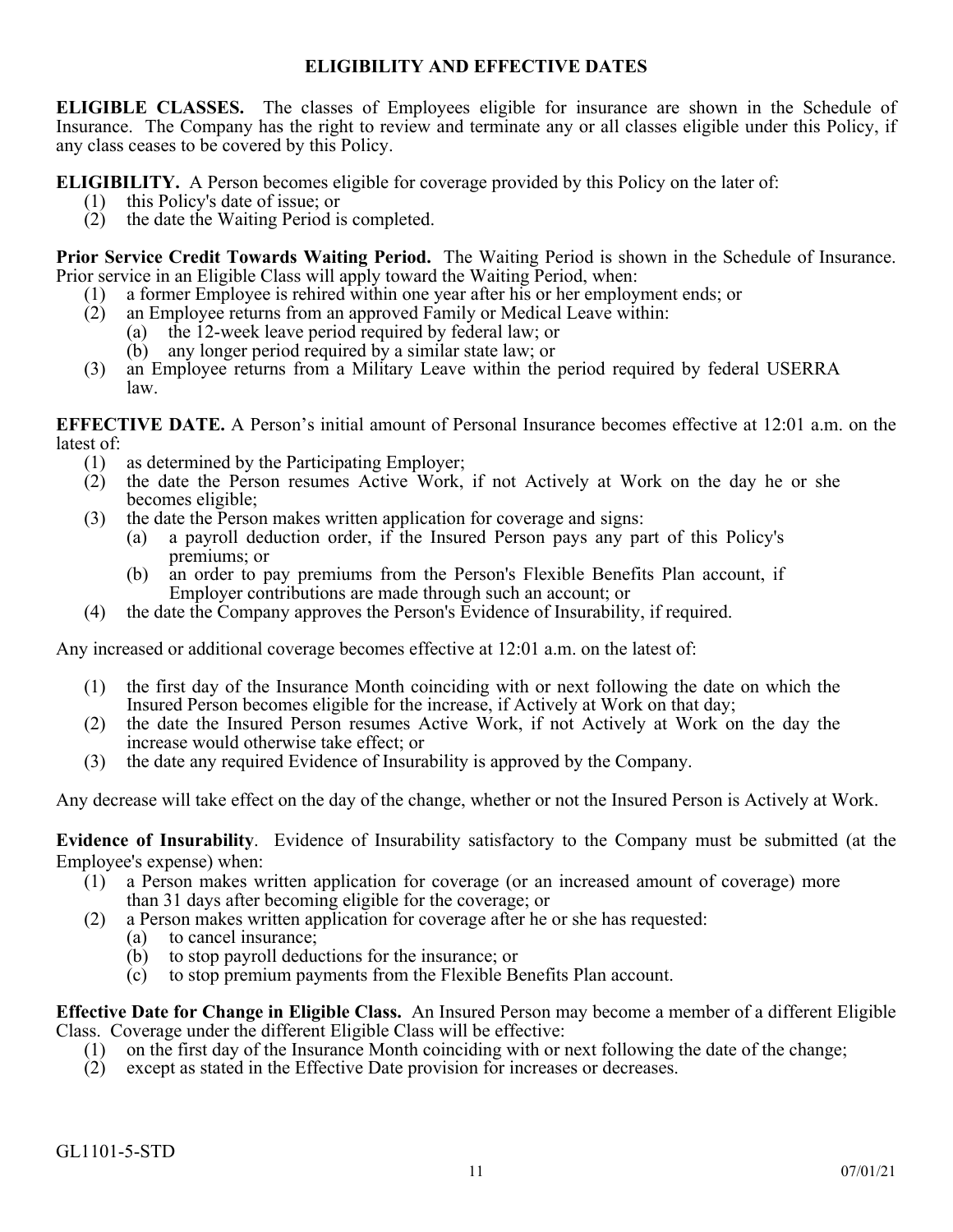## **ELIGIBILITY AND EFFECTIVE DATES (Continued)**

**REINSTATEMENT RIGHTS.** If an Insured Person's coverage terminates due to one of the following breaks in service, he or she will be entitled to reinstate the coverage upon resuming Active Work with the Employer within the required timeframe. **"Reinstatement"** or **"to reinstate"** means to re-enroll for this Policy's coverage, without satisfying a new Waiting Period or providing Evidence of Insurability. Reinstatement is available upon:

- (1) return from an approved Family or Medical Leave within:
	- (a) the 12-week period required by federal law; or
	- (b) any longer period required by a similar state law;
- (2) return from a Military Leave within the period required by federal USERRA law;
- (3) return from any other approved leave of absence within six months after the leave begins;
- (4) return within 12 months following a lay off; or
- (5) return within 12 months following termination of employment for any other reason.

To reinstate coverage, the Insured Person must apply for coverage or be re-enrolled within 31 days after resuming Active Work in an Eligible Class. The reinstated amount of insurance may not exceed the amount that terminated. Reinstatement will take effect on the date the Insured Person returns to Active Work.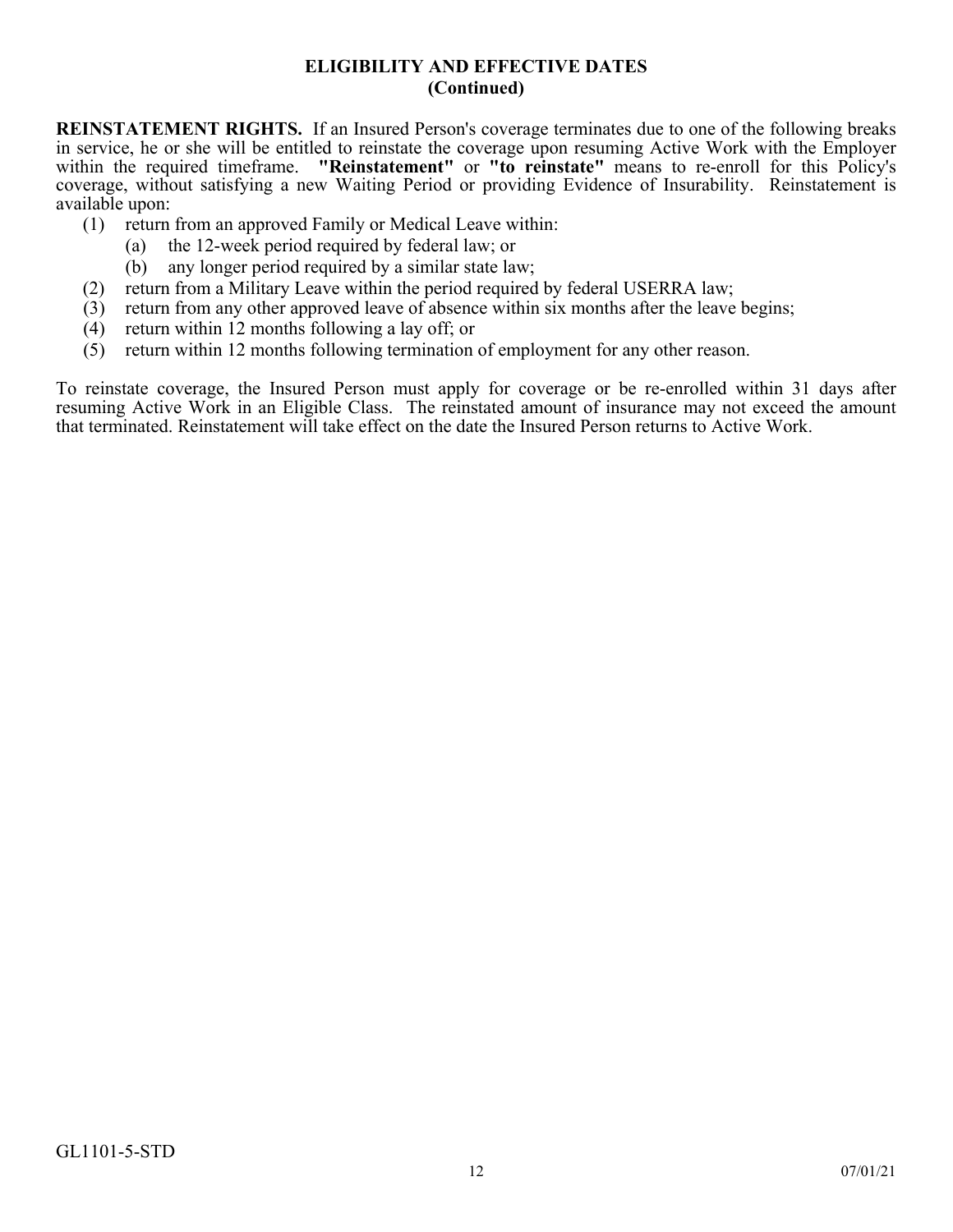## **INDIVIDUAL TERMINATIONS**

<span id="page-21-0"></span>**TERMINATION OF COVERAGE.** An Insured Person's coverage will terminate at 12:00 midnight on the earliest of:

- (1) the date this Policy terminates or the Employer's participation terminates (but without prejudice to any claim incurred prior to termination);
- (2) the date the Insured Person's Class is no longer eligible for insurance;
- (3) the date the Insured Person ceases to be a member of an Eligible Class;
- $(4)$  the last day of the Insurance Month in which the Insured Person requests termination;
- (5) the last day of the last Insurance Month for which premium payment is made on the Insured Person's behalf;
- (6) the end of the period for which the last required premium has been paid;
- (7) with respect to any particular insurance benefit, the date the portion of this Policy providing that benefit terminates;
- (8) the date the Insured Person's employment with the Group Policyholder or Participating Employer terminates (unless coverage is continued as provided below); or
- (9) the date the Insured Person enters the armed services of any state or country on active duty, except for duty of 30 days or less for training in the Reserves or National Guard. (If the Insured Person sends proof of military service, the Company will refund any unearned premium).

**CONTINUATION RIGHTS.** Ceasing Active Work results in termination of the Insured Person's eligibility for coverage, but coverage may be continued as follows.

**Disability.** If the Insured Person is absent due to Total Disability or engaged in Partial Disability Employment, coverage may be continued:

- (1) until the Day Benefits Begin; and
- (2) during the period for which benefits are payable.

The Company must receive the required premium from the Employer.

**Family or Medical Leave.** If an Insured Person goes on an approved Family or Medical Leave and is **not** entitled to the more favorable continuation available during Disability, coverage may be continued until the earliest of:

- (1) the end of the leave period approved by the Employer;
- (2) the end of the leave period required by federal law, or any more favorable period required by a similar state law;
- (3) the date the Insured Person notifies the Employer that he or she will not return; or
- (4) the date the Insured Person begins employment with another employer.

The required premium payments must be received from the Employer, throughout the period of continued coverage.

**Military Leave.** If an Insured Person goes on a Military Leave, coverage may be continued for the same period allowed for an approved Family or Medical Leave. The required premium payments must be received from the Employer, throughout the period of continued coverage.

**Lay Off or Other Leave.** When an Insured Person ceases work due to a temporary lay off, or due to an approved leave of absence (other than an approved Family or Medical Leave or a Military Leave); coverage may be continued for three Insurance Months after the lay off or leave begins. The required premium payments must be received from the Employer, throughout the period of continued coverage.

**Conditions.** In administering the above continuations, the Employer must not act so as to discriminate unfairly among Insured Persons in similar situations. Insurance may **not** be continued when an Insured Person ceases Active Work due to a labor dispute, strike, work slowdown or lockout.

**INDIVIDUAL TERMINATION DURING DISABILITY.** Termination of an Insured Person's coverage during a Disability will have no effect on benefits payable for that period of Disability.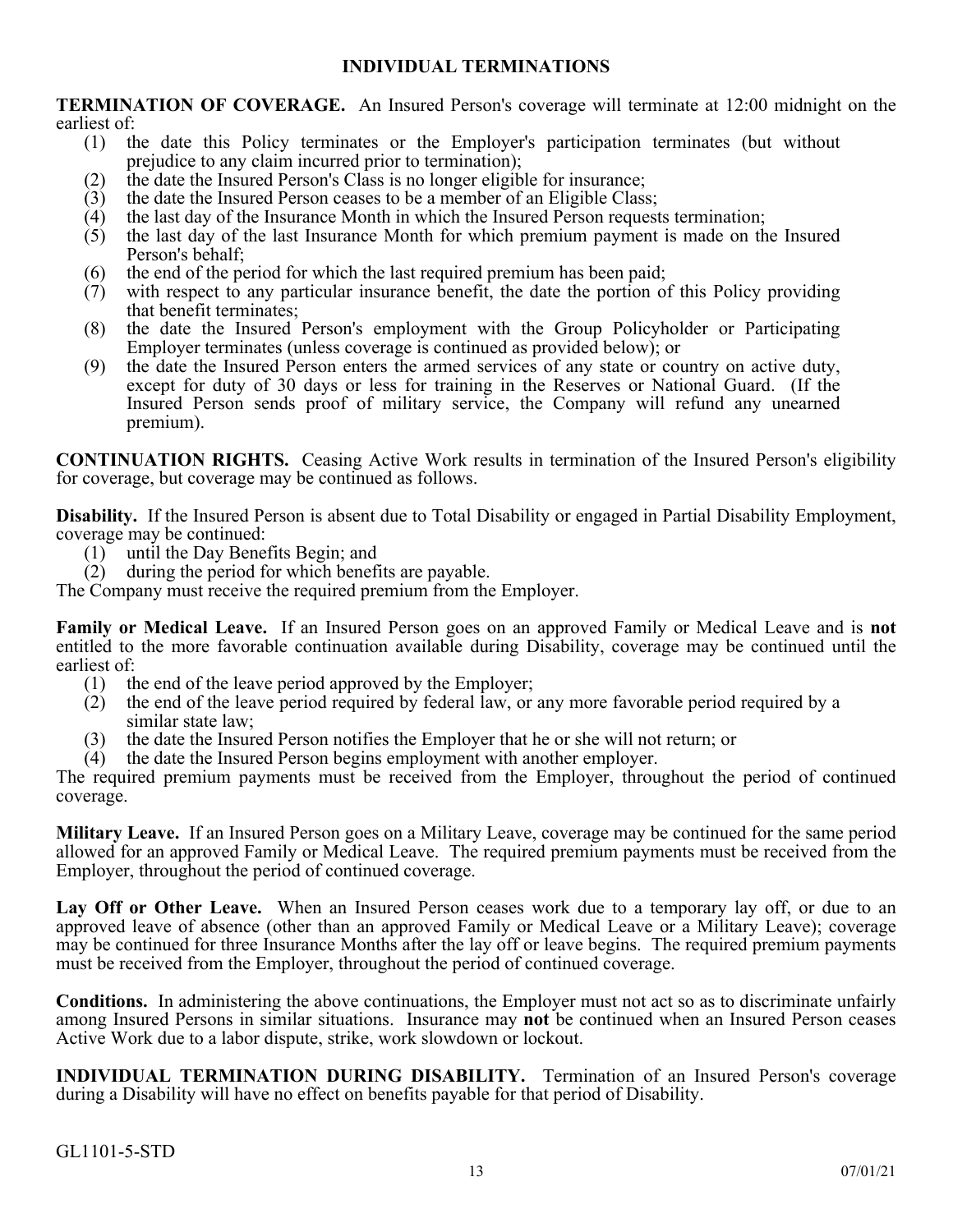#### **PREMIUMS AND PREMIUM RATES**

<span id="page-22-0"></span>**PAYMENT OF PREMIUMS.** No coverage provided by this Policy will be in effect until the first premium for such coverage is paid. For coverage to remain in effect, each subsequent premium must be paid on or before its due date. The Group Policyholder is responsible for paying all premiums as they become due. Premiums are payable on or before their due dates at the Company's Group Insurance Service Office. The premium must be paid in U.S. dollars.

**PREMIUM RATE CHANGE.** The Company may change any premium rate on any of the following dates:

- (1) the date this Policy's terms are changed;
- (2) the date the Company's liability is changed due to a change in federal, state or local law;
- (3) the date the Company's liability is changed because the Group Policyholder (or any covered division, subsidiary or affiliated company):
	- (a) relocates, dissolves or merges, or is added to or removed from this Policy; or
	- (b) ceases to be covered by the state Worker's compensation program or any other program of like intent; or
	- (c) ceases to provide or reduces Sick Leave or Salary Continuance Plan benefits;
- (4) the date any coverage for one or more classes ceases to be provided under this Policy;<br>(5) the date the number of Insured Persons changes by 25% or more from the enrollme
- the date the number of Insured Persons changes by 25% or more from the enrollment on the date this Policy took effect, or the most recent Rate Guarantee Date expired, if later; or
- (6) on any premium due date on or after this Policy's first anniversary, or any later rate guarantee date agreed upon by the Company.

Unless the Company and the Group Policyholder agree otherwise, the Company will give at least 31 days' advance written notice of any increase in premium rates.

**PREMIUM AMOUNT.** The amount of premium due on each due date will be the sum of the products obtained by multiplying each rate shown in the Premium Rate Schedule by the amount of insurance to which the rate applies.

Premium adjustments will not be pro-rated daily. Instead, premium will be adjusted as follows.

- (1) When an Insured Person's insurance or increase takes effect, premium will be charged from the monthly due date coinciding with or next following that change.
- (2) When all or part of an Insured Person's insurance terminates, the applicable premium will cease on the monthly due date coinciding with or next following that termination.
- (3) When premiums are paid other than monthly, increases or decreases will result in adjustment from the premium due date coinciding with or next following that change.

The above manner of charging premium is for accounting purposes only. It will not extend coverage beyond a date it would have otherwise terminated. Each premium payment will include any adjustments in past premiums, which are needed due to changes that have not yet been taken into account. If a premium adjustment involves a return of unearned premium, the refund will be limited to the prior 12-month period.

## **PREMIUM RATE SCHEDULE**

Monthly Weekly Disability Income Rate

| Class 1 |      | per \$10 of weekly benefit        |
|---------|------|-----------------------------------|
| Class 2 | \$18 | per \$10 of weekly benefit        |
| Class 3 |      | \$.30 per \$10 of weekly benefit  |
| Class 4 |      | \$.575 per \$10 of weekly benefit |
| Class 5 |      | \$.13 per \$10 of weekly benefit  |

The above rate or rates are guaranteed until July 1, 2023, unless an exception listed in the Premium Rate Change section applies. After that, any premium rate change will be as shown in the renewal letter. The Company will send the Group Policyholder a renewal letter prior to each Policy Anniversary.

GL1101-6-STD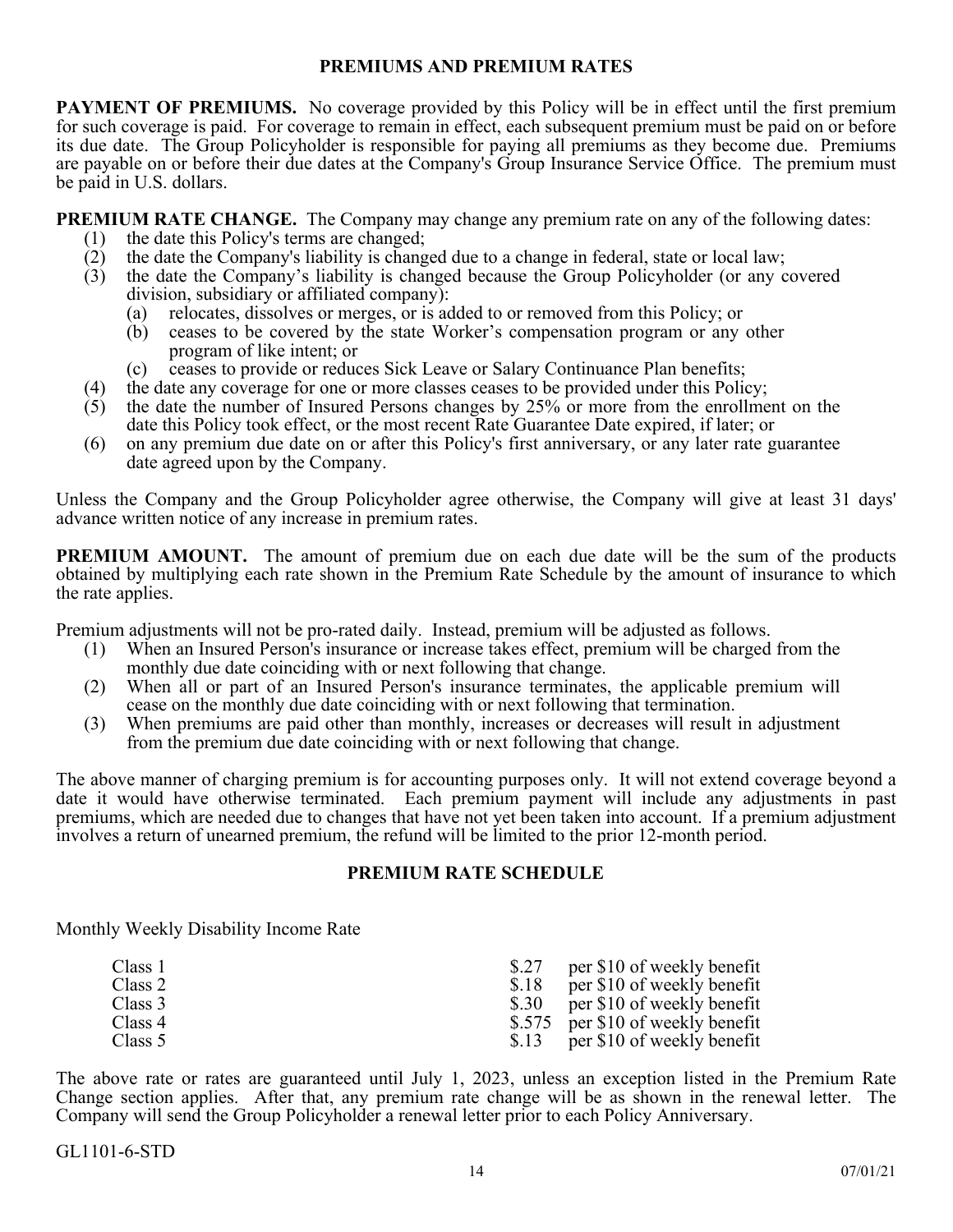## **PREMIUMS AND PREMIUM RATES (Continued)**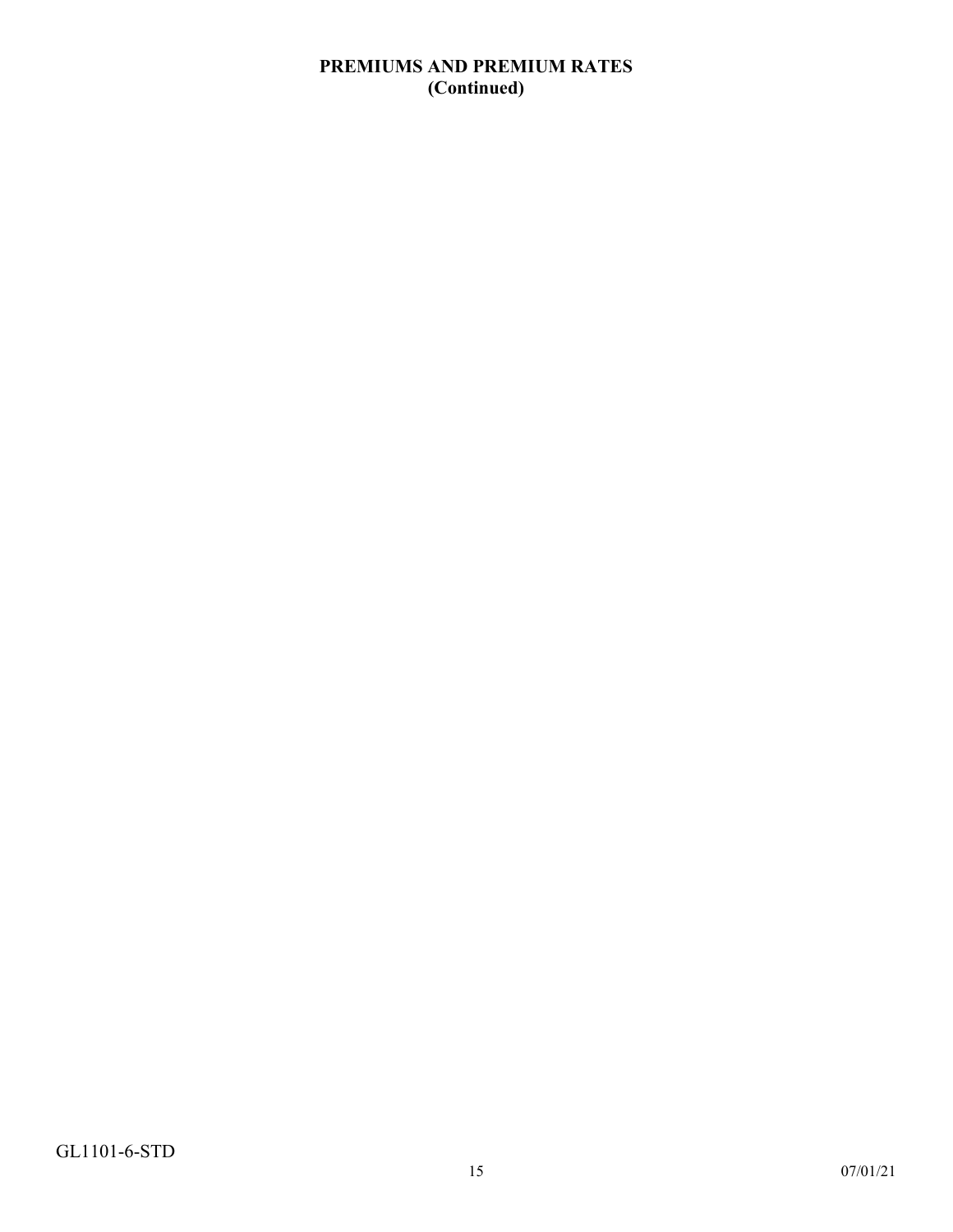#### **GRACE PERIOD**

<span id="page-24-0"></span>A grace period of 45 days from the due date will be allowed for the payment of each premium after the first. This Policy will remain in effect during the grace period; unless the Group Policyholder gives the Company advance written notice of termination. The Group Policyholder will remain liable for payment of a pro rata premium for the time this Policy remained in force during the grace period.

## **POLICY TERMINATION**

<span id="page-24-1"></span>TERMINATION BY THE COMPANY. To terminate this Policy, the Company must give the Group Policyholder at least 31 days' advance written notice of its intent to do so. The Company may terminate this Policy coverage on the due date of any premium; if:

- (1) the total number of Insured Persons is less than ten;
- (2) all of the premium is paid by the Group Policyholder and less than 100% of those eligible for coverage are insured;
- (3) part of the premium is paid by Insured Persons and less than 75% of those eligible for coverage are insured;
- (4) the Group Policyholder, without good cause, fails to:
	- (a) promptly furnish any information the Company reasonably requires; or
		- (b) perform its duties pertaining to this Policy in good faith;
- (5) the Company terminates all other policies where permitted by their terms, which provide weekly disability income insurance in the same state in which this Policy was issued; or
- (6) state law otherwise requires this Policy to be terminated.

TERMINATION BY GROUP POLICYHOLDER. The Group Policyholder may terminate this Policy at any time, by giving the Company advance written notice. Coverage will then terminate:

- (1) on the date the Company receives the notice; or
- (2) any later date the Group Policyholder and the Company have agreed upon.

The Group Policyholder remains responsible for the payment of premiums to the date of termination.

AUTOMATIC TERMINATION. If any premium remains unpaid at the end of the Grace Period; then this Policy will automatically terminate, without any action on the Company's part, on the last day of the Grace Period. The Group Policyholder remains responsible for the payment of premiums to the date of termination.

EFFECT ON INCURRED CLAIMS. Termination of this Policy will not affect benefits otherwise payable for a claim incurred while this Policy is in force.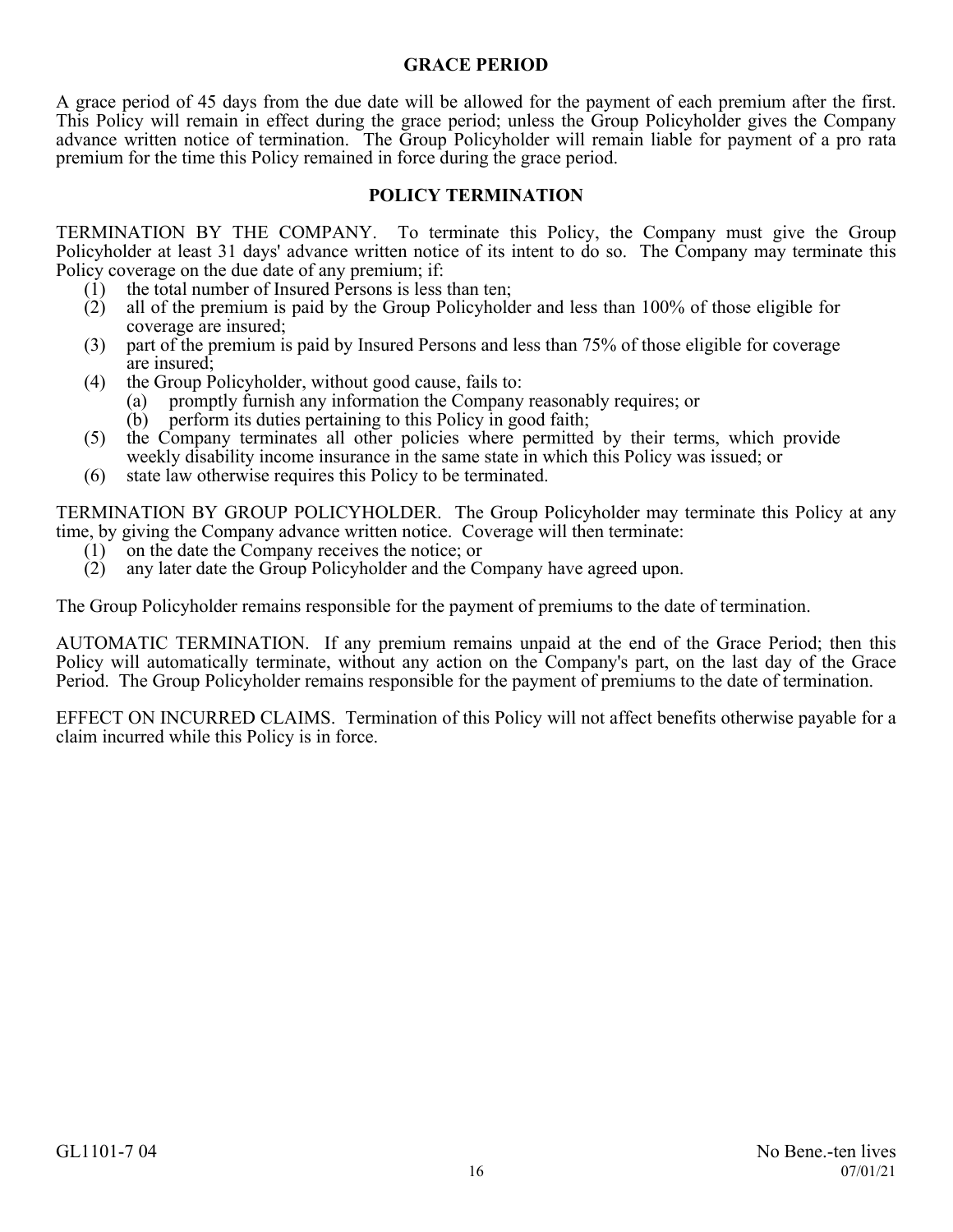## **CLAIMS PROCEDURES FOR WEEKLY DISABILITY INCOME BENEFITS**

#### <span id="page-25-0"></span>**NOTICE AND PROOF OF CLAIM -- Notice of Claim.** Written notice of a Disability claim must be given:

- (1) within 20 days after the loss occurs or Disability begins; or
- (2) as soon as reasonably possible after that.**\***

The notice must be sent to the Company's Group Insurance Service Office. It should include the Insured Person's name and address and the number of this Policy.

**Claim Forms.** When notice of claim is received, the Company will send claim forms for filing the required proof. If the Company does not send the forms within 15 days, the Insured Person may send the Company written proof of Disability in a letter. It should state the date the Disability began, its cause and degree. The Company will periodically send the Insured Person additional claim forms.

**Proof of Claim.** The Company must be given written proof of a Disability claim:

- (1) within 90 days after the Day Benefits Begin; or
- (2) as soon as reasonably possible after that.**\***

Proof of claim must be provided at the Insured Person's own expense. It must show the date the Disability began, its cause and degree. Documentation must include the following:

- (1) completed statements by the Insured Person and the Employer;
- (2) a completed statement by the attending Physician, which must describe any restrictions on the performance of the duties of the Insured Person's Regular Occupation;
- (3) proof of any other income received, and of any other benefits available from other income sources, which may affect Policy benefits;
- (4) a signed authorization for the Company to obtain more information; and
- (5) any other items the Company may reasonably require in support of the claim.

Proof of continued Disability, Regular Care of a Physician, and any Other Income Benefits affecting the claim must be given to the Company. This must be supplied within 45 days after the Company requests it. If it is not, benefits may be denied or suspended.

**\*Exception:** Failure to give notice or furnish proof of claim within the required time period will not invalidate or reduce the claim, if it is shown that it was done:

- (1) as soon as reasonably possible; and
- (2) in no event more than one year after it was required.

These time limits will not apply while the Insured Person lacks legal capacity.

**EXAMINATION.** The Company may have the Insured Person examined:

- (1) by a Physician, specialist or vocational rehabilitation expert of the Company's choice;
- (2) as often as reasonably required while a claim or appeal is pending.

Any such exam will be at the Company's expense.

The Company may determine that (in its opinion) the Insured Person has:

- (1) failed to cooperate with an examiner;
- (2) failed to take an exam scheduled by the Company; or
- (3) postponed such an exam more than twice.

In that event, benefits may be denied or suspended, until the required exam is completed.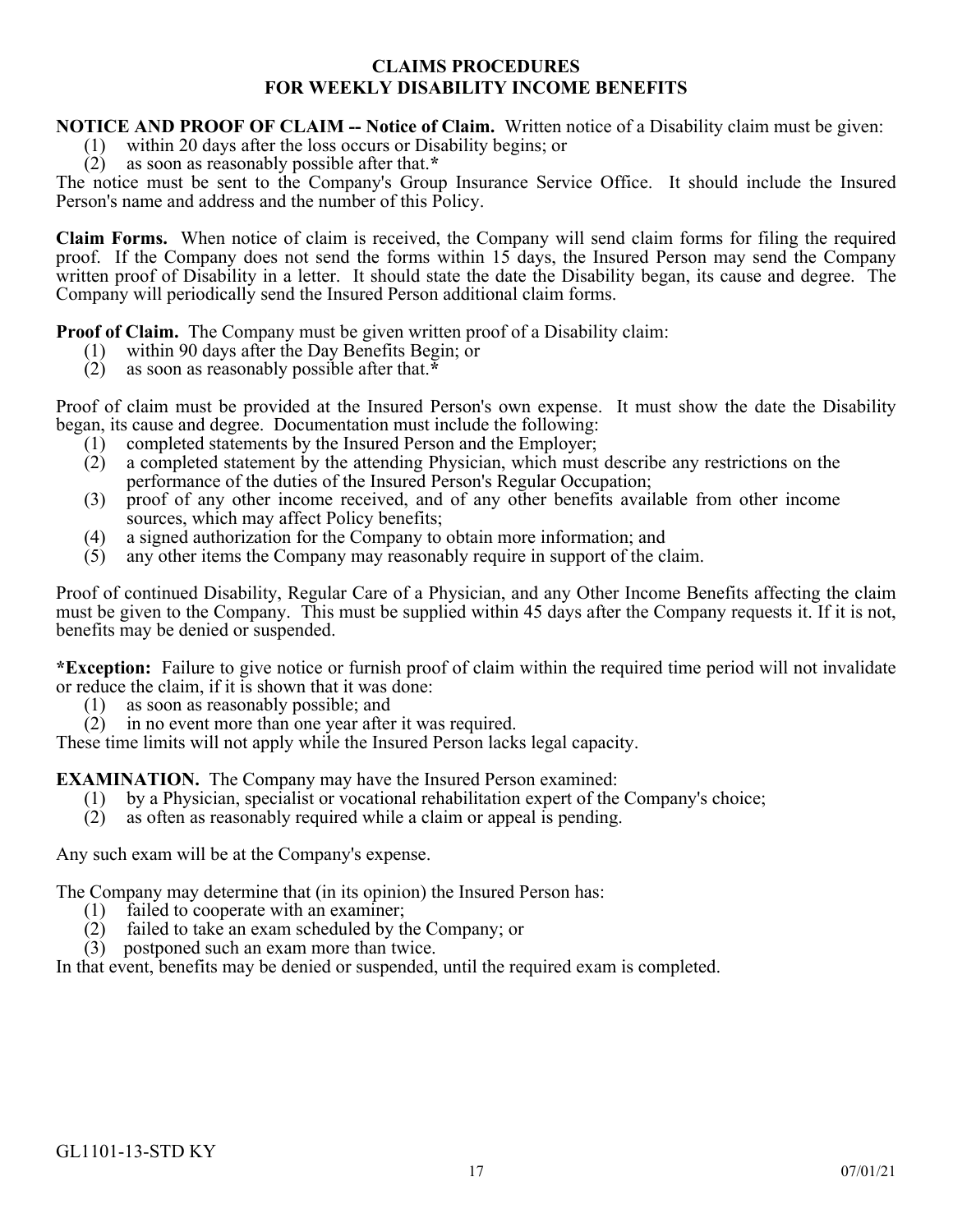## **CLAIMS PROCEDURES (Continued)**

**TIME OF PAYMENT OF CLAIMS.** Weekly Disability Income Benefits payable under this Policy will be paid:

(1) immediately after the Company receives complete proof of claim and confirms liability; and

(2) in no event more than 30 days after the Company receives acceptable proof of claim.

Such benefits will be paid biweekly, during any period for which the Company is liable. If benefits are due for less than a week, they will be paid on a pro rata basis. The daily rate will equal 1/7 of the Weekly Benefit. Any balance, which remains unpaid at the end of the period of liability, will be paid immediately after the Company receives complete proof of claim and confirms liability.

If a portion or portions of a claim are in dispute, the Company will pay benefits for any portion or portions of a claim that are **not** in dispute within 30 calendar days of receipt of first proof of claim.

**INTEREST ON LATE CLAIMS.** If a claim is not paid or properly denied within 30 calendar days from the date the Company receives first proof of claim; then interest will accrue from the 31<sup>st</sup> day after the Company receives first proof of claim, at the rate of 12% per year, until the claim is settled.

If the Company needs an extension to settle a claim, interest will accrue during the extension period.

**TO WHOM PAYABLE**. All Weekly Disability Income Benefits are payable to the Insured Person, while living. After the Insured Person's death, such benefits will be payable to his or her estate.

**NOTICE OF CLAIM DECISION**. The Company will send the Insured Person a written notice of its claim decision. If the Company denies any part of the claim, the written notice will explain:

- (1) the reason for the denial, under the terms of this Policy and any internal guidelines;
- (2) how the Insured Person may request a review of the Company's decision; and
- (3) whether more information is needed to support the claim.

This notice will be sent within:<br>(1) 15 calendar days after

- 15 calendar days after the Company resolves the claim; and
- (2) 30 calendar days after the Company receives the first proof of claim

**Delay Notice**. The Company may need more than 15 days to process the claim, due to matters beyond its control. If so, an extension will be permitted. In that event, the Company will send the Insured Person a written delay notice:

- $(1)$  by the 15<sup>th</sup> day after receiving the first proof of claim; and
- (2) every 30 days after that, until the claim is resolved.

The notice will explain:

- (1) what additional information is needed to determine liability; and
- (2) when a decision can be expected.

If the Insured Person does not receive a written decision by the 90th day after the Company receives the first proof of claim, there is a right to an immediate review, as if the claim was denied.

**Exception:** The Company may need more information from the Insured Person to process a claim. If so, it must be supplied within 45 days after the Company requests it. The resulting delay will not count towards the above time limits for claim processing.

**REVIEW PROCEDURE**. Within 180 days after receiving a denial notice, the Insured Person may request a claim review by sending the Company:

- (1) a written request; and
- $(2)$  any written comments or other items to support the claim.

He or she may review certain non-privileged information relating to the request for review.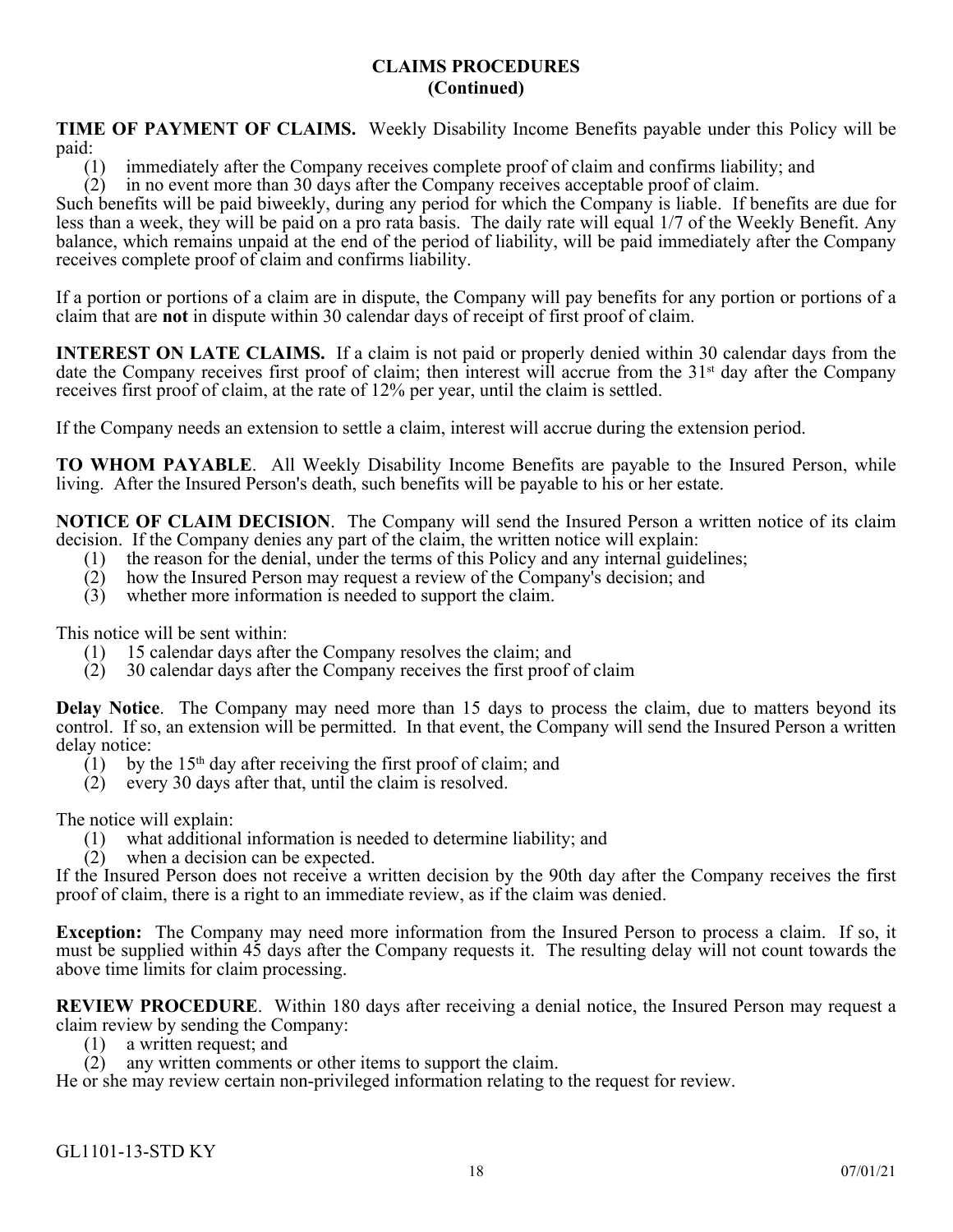## **CLAIMS PROCEDURES (Continued)**

**Notice of Decision.** The Company will review the claim and send the Insured Person a written notice of its decision. The notice will state the reasons for the Company's decision, under the terms of this Policy and any internal guidelines. If the Company upholds the denial of all or part of the claim, the notice will also describe:

- (1) any further appeal procedures available under this Policy;<br>(2) the right to access relevant claim information; and
- the right to access relevant claim information; and
- (3) the right to request a state insurance department review, or to bring legal action.

This notice will be sent within 30 calendar days after the Company receives the request for review, or within 75 calendar days if a special case requires more time.

**Delay Notice.** If the Company needs more than 30 days to process an appeal, in a special case:

- (1) an extension of up to 45 more days will be permitted; and (2) the Company will send the Insured Person a written
- the Company will send the Insured Person a written delay notice, by the 30<sup>th</sup> day after receiving the request for review.

The notice will explain:

- (1) the special circumstances which require the delay;
- (2) whether more information is needed to review the claim; and
- (3) when a decision can be expected.

**Exception:** The Company may need more information from the Insured Person to process an appeal. If so, it must be supplied within 45 days after the Company requests it. The resulting delay will not count towards the above time limits for appeal processing.

**Claims Subject to ERISA (**Employee Retirement Income Security Act of 1974**).** Before bringing a civil legal action under the federal labor law known as ERISA, an employee benefit plan participant or beneficiary must exhaust available administrative remedies. Under this Policy, the plan participant or beneficiary must first seek two administrative reviews of the adverse claim decision, in accord with this section. After the required reviews:

- (1) an ERISA plan participant or beneficiary may bring legal action under Section 502(a) of ERISA; and
- (2) the Company will waive any right to assert that he or she failed to exhaust administrative remedies.

**RIGHT OF RECOVERY.** If benefits have been overpaid on any claim, full reimbursement to the Company is required within 60 days. If reimbursement is not made, the Company has the right to:

- (1) reduce future benefits and suspend payment of the Minimum Weekly Benefit under this Policy, until full reimbursement is made;
- (2) reduce benefits payable to the Insured Person or his or her beneficiary under any group insurance policy issued by the Company, until full reimbursement is made; or
- (3) recover such overpayments from the Insured Person or his or her estate.

Such reimbursement is required whether the overpayment is due to fraud, the Company's error in processing a claim, or any other reason.

**LEGAL ACTIONS**. No legal action to recover any benefits may be brought until 60 days after the required written proof of claim has been given. No such legal action may be brought more than three years after the date written proof of claim is required.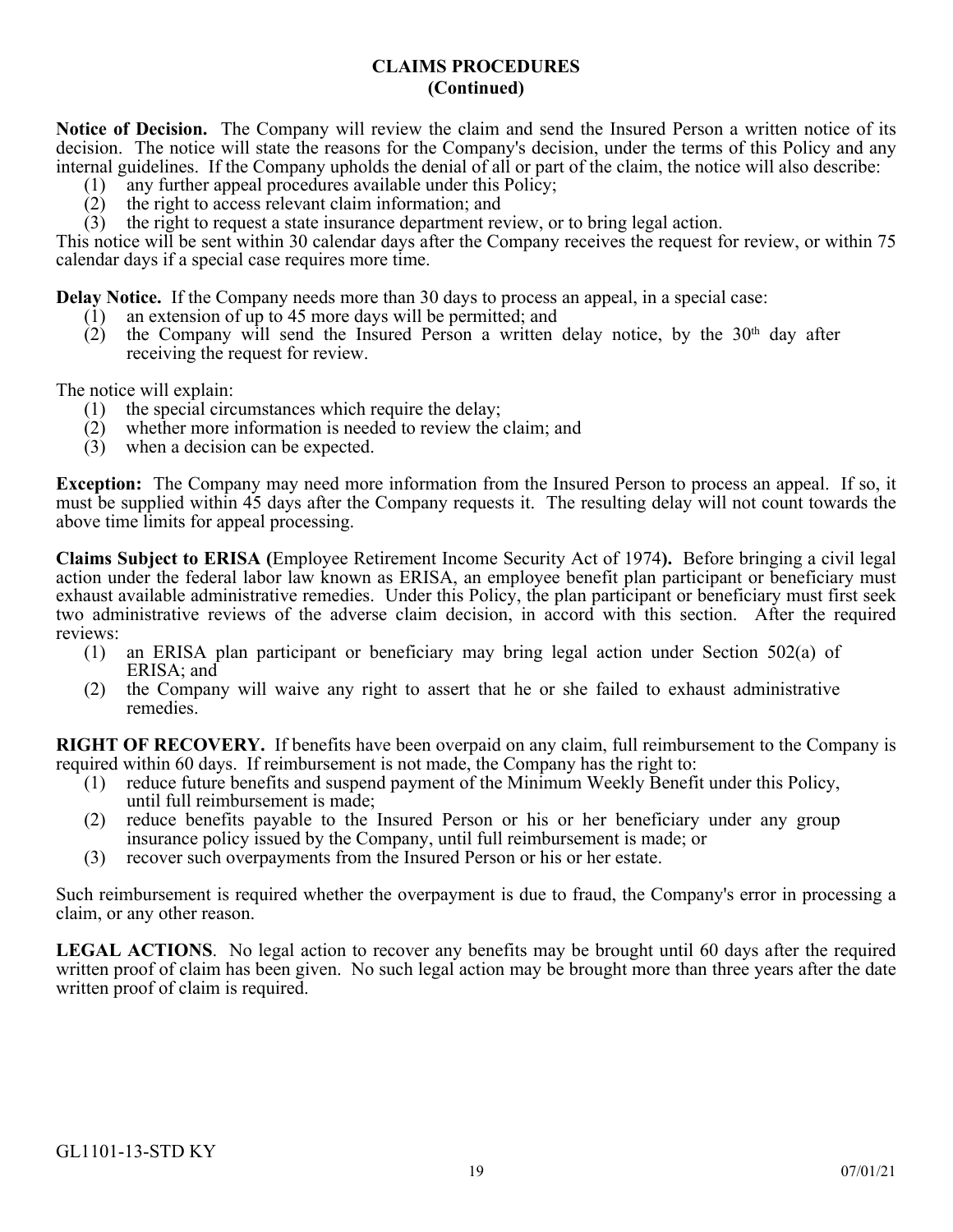## **CLAIMS PROCEDURES (Continued)**

**COMPANY'S DISCRETIONARY AUTHORITY**. Except for the functions that this Policy clearly reserves to the Group Policyholder or Employer, the Company has the authority to manage this Policy, interpret its provisions, administer claims and resolve questions arising under it. The Company's authority includes (but is not limited to) the right to:

- (1) establish administrative procedures, determine eligibility and resolve claims questions;
- determine what information the Company reasonably requires to make such decisions; and
- $(3)$  resolve all matters when an internal claim review is requested.

Any decision the Company makes in the exercise of its authority shall be conclusive and binding; subject to the Insured Person's rights to request a state insurance department review or to bring legal action.

This provision does not apply to residents of California.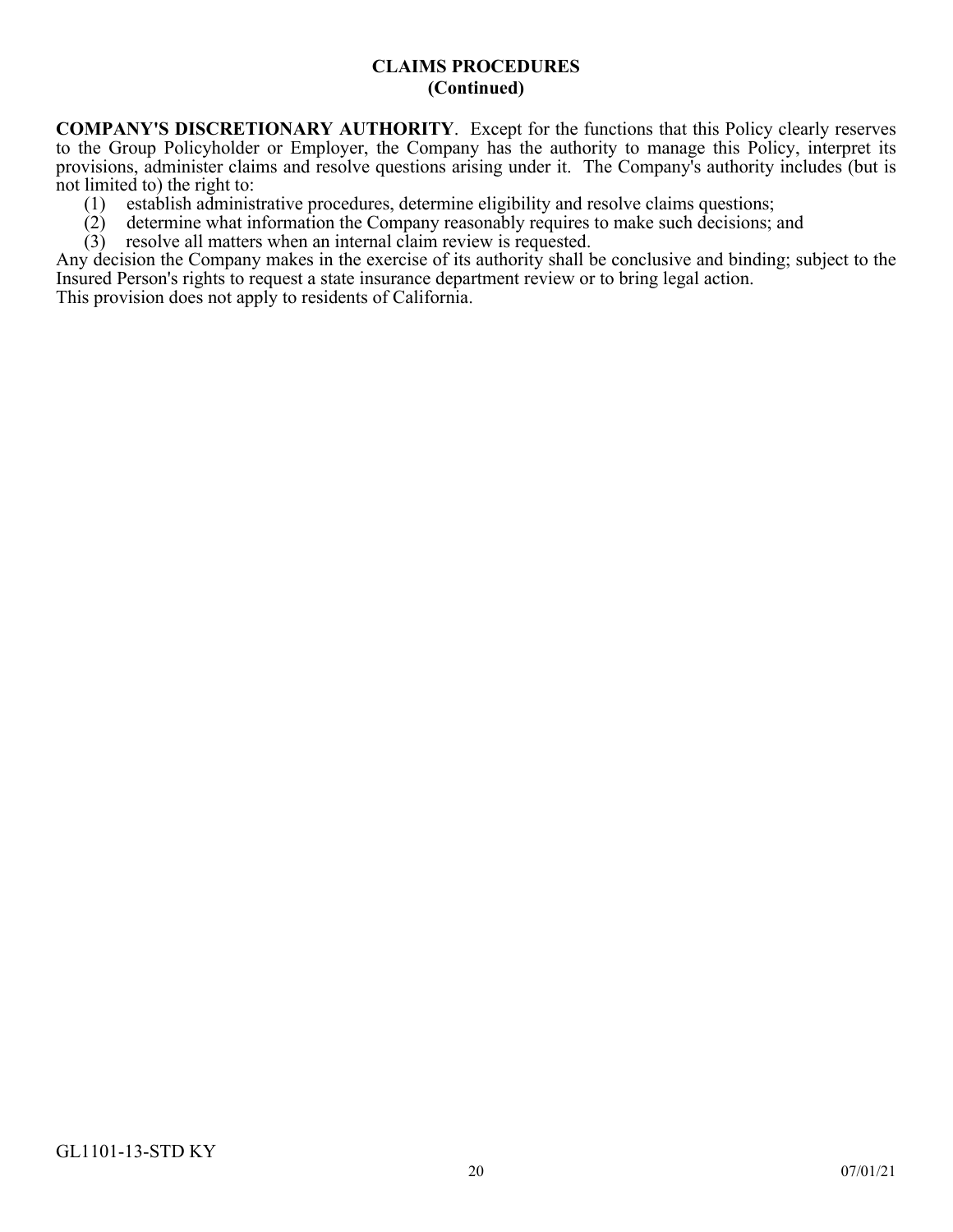## **WEEKLY DISABILITY INCOME INSURANCE**

<span id="page-29-0"></span>**TOTAL DISABILITY BENEFIT**. The Company will pay a Weekly Total Disability Benefit for each week the Total Disability continues, if the Insured Person:

- (1) becomes Totally Disabled while insured for this benefit;
- (2) is under the Regular Care of a Physician; and
- (3) at his or her own expense, submits proof of continued Total Disability and Physician's care to the Company upon request.

**Duration.** Benefits start on the Day Benefits Begin, and end on the earliest of:

- (1) the date the Insured Person ceases to be Totally Disabled or dies;
- (2) the date the Maximum Benefit Period ends; or
- (3) the date the Insured Person is able, but chooses not to engage in Partial Disability Employment in his or her Own Occupation.

Proportional benefits will be paid for a partial week of Total Disability.

At the Company's option, benefits may also be denied or suspended on any of the following dates:

- (1) the date the Insured Person (without good cause):
	- (a) fails to take a required medical exam;<br>(b) fails to cooperate with an examiner: o
	- fails to cooperate with an examiner; or
	- (c) postpones a required exam more than twice;
- (2) the  $45<sup>th</sup>$  day after the Company requests additional proof, if not given; or
- (3) the  $45<sup>th</sup>$  day after the Company requests proof of the Insured Person's application for any Other Income Benefits to which he or she may be entitled (and which affect Policy benefits); if not given.

**Amount.** The amount of the Weekly Total Disability Benefit equals the lesser of:

- (1) the Insured Person's Basic Weekly Earnings multiplied by the Benefit Percentage; minus Other Income Benefits except any pay received under the Employer's Sick Leave or Salary Continuance Plan;
- (2) 100% of the Insured Person's Basic Weekly Earnings; minus Other Income Benefits including any pay received under the Employer's Sick Leave or Salary Continuance Plan; or
- (3) the Maximum Weekly Benefit.

In no event will the amount of the Weekly Total Disability Benefit plus any pay received under the Employer's Sick Leave or Salary Continuance Plan exceed 100% of the Insured Person's Basic Weekly Earnings.

The amount of the Weekly Total Disability Benefit will not be less than the Minimum Weekly Benefit, unless the Minimum Weekly Benefit plus Other Income Benefits would exceed 100% of the Insured Person's Basic Weekly Earnings.

The Day Benefits Begin, Maximum Benefit Period, Benefit Percentage, Maximum Weekly Benefit, and Minimum Weekly Benefit are shown in the Schedule of Insurance.

**PARTIAL DISABILITY BENEFIT**. The Company will pay a Weekly Partial Disability Benefit, if the Insured Person:

- (1) becomes Partially Disabled while insured for this benefit;<br>(2) is engaged in Partial Disability Employment;
- is engaged in Partial Disability Employment;
- (3) is earning at least 20% of Basic Weekly Earnings when Partial Disability Employment begins;
- (4) is under the Regular Care of a Physician; and
- (5) at his or her own expense, submits proof of continued Partial Disability, Physician's care and reduced earnings to the Company upon request.

The Insured Person is not required to be Totally Disabled prior to receiving Weekly Partial Disability Benefits. The Day Benefits Begin may be reached by days of Total Disability, Partial Disability, or any combination of these. Proportional benefits will be paid for a partial week of Partial Disability.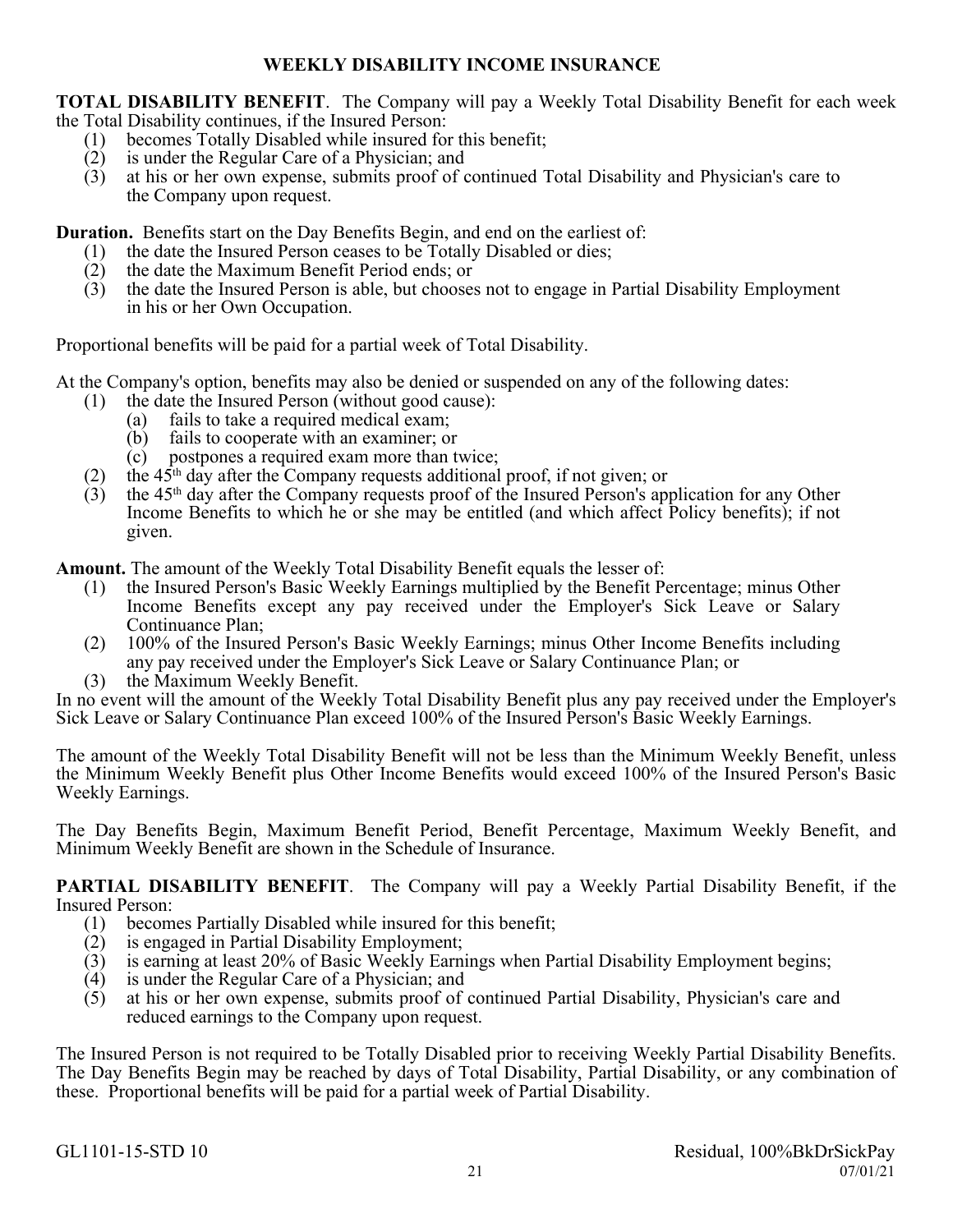**Duration.** Benefits start on the Day Benefits Begin, and will cease on the earliest of:

- (1) the date the Insured Person ceases to be Partially Disabled or dies;
- (2) the date the Maximum Benefit Period ends;
- (3) the date the Insured Person earns more than 99% of Basic Weekly Earnings; or
- (4) the date the Insured Person is able, but chooses not to work Full-Time or part-time in his or her Own Occupation.

At the Company's option, benefits may also be denied or suspended on any of the following dates:

- (1) the date the Insured Person (without good cause):
	- (a) fails to take a required medical exam;
	- (b) fails to cooperate with an examiner; or
	- (c) postpones a required exam more than twice;
- (2) the  $45<sup>th</sup>$  day after the Company requests additional proof, if not given; or
- $(3)$  the 45<sup>th</sup> day after the Company requests proof of the Insured Person's application for Other Income Benefits to which he or she may be entitled (and which affect Policy benefits); if not given.

**Amount.** The amount of the Weekly Partial Disability Benefit equals the lesser of A or B below:

- (A) (1) The Insured Person's Basic Weekly Earnings multiplied by the Benefit Percentage (limited to the Maximum Weekly Benefit); minus
	- (2) Other Income Benefits, except for earnings the Insured Person receives from Partial Disability Employment; or
- (B) The Insured Person's Basic Weekly Earnings minus Other Income Benefits.

The amount of the Weekly Partial Disability Benefit will not be less than the Minimum Weekly Benefit, unless the Minimum Weekly Benefit plus Other Income Benefits would exceed 100% of the Insured Person's Basic Weekly Earnings.

The Day Benefits Begin, Maximum Benefit Period, Benefit Percentage, Maximum Weekly Benefit, and Minimum Weekly Benefit are shown in the Schedule of Insurance.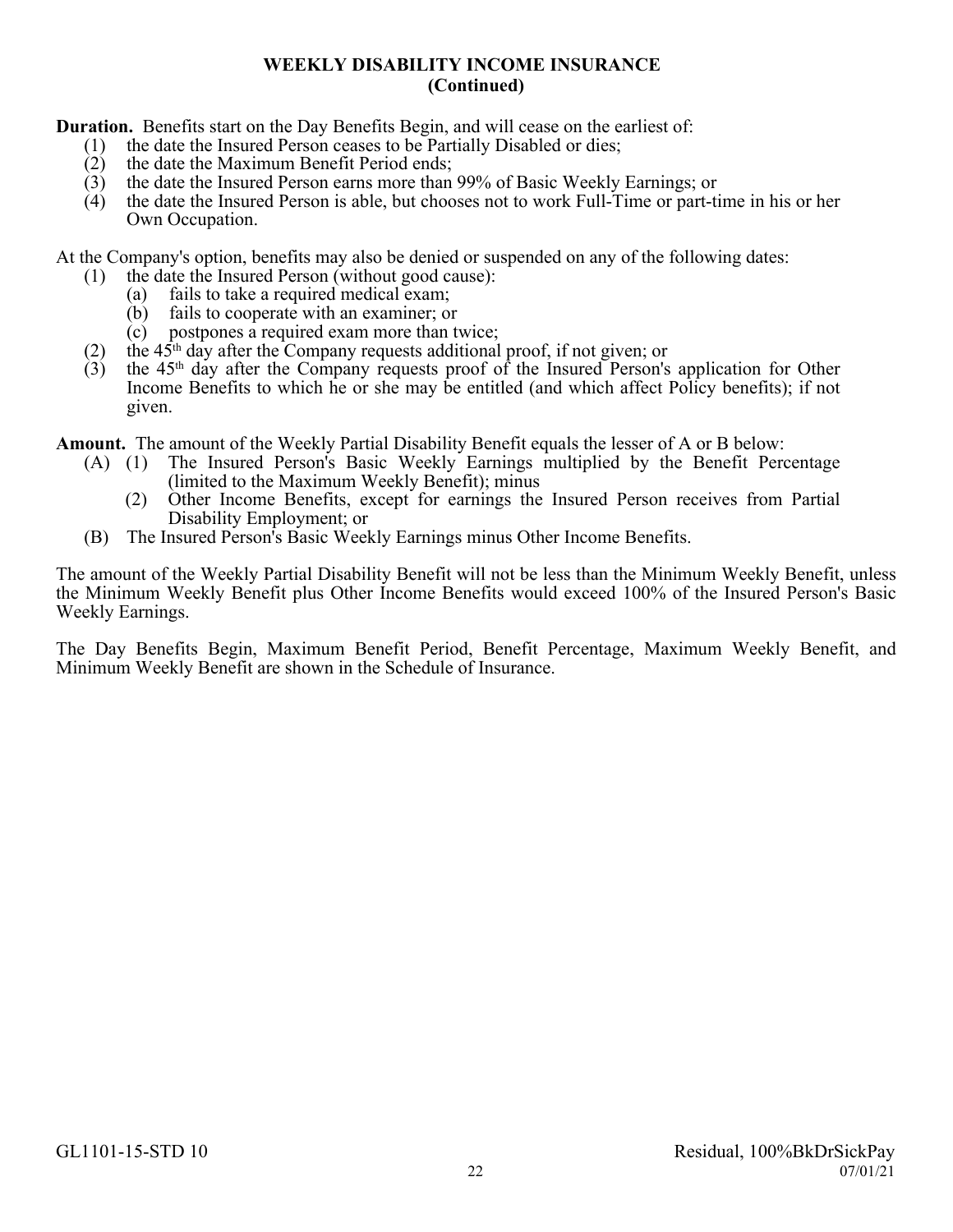**OTHER INCOME BENEFITS** means Earnings, benefits, awards, or settlements from the following sources. These amounts will be offset, in determining the Insured Person's Weekly Benefit. Except for Retirement Benefits and Earnings, these amounts must result from the same Disability for which a Weekly Benefit is payable under this Policy.

**Compulsory Benefits.** Any disability income benefits the Insured Person is eligible to receive under:

- (1) state temporary disability income benefit laws;<br>(2) state no fault auto insurance laws; or
- (2) state no fault auto insurance laws; or  $(3)$  any other compulsory benefit act of
- any other compulsory benefit act or law (except Workers' Compensation and laws of like intent).

**Other Insurance Plans.** Any disability income benefits for which the Insured Person is eligible under any no fault auto plan.

**Employee Benefit Plans.** Any disability income benefits for which the Insured Person is eligible under the Employer's Sick Leave or Salary Continuance Plan. This does **not** include vacation pay, severance pay, or pay for work actually performed during a Disability.

**Employer's Retirement Plan.** Any Disability Benefits or Retirement Benefits the Insured Person receives under the Employer's Retirement Plan.

**Social Security and other Government Retirement Plans.** The following Social Security or other Government Retirement Plan benefits will be offset:

- (1) **disability benefits** for which the Insured Person and any spouse or child is eligible, because of the Insured Person's Disability;
- (2) **unreduced retirement benefits** for which the Insured Person and any spouse or child is eligible, because of the Insured Person's eligibility for unreduced retirement benefits; or
- (3) **reduced retirement benefits** actually received by the Insured Person and any spouse or child, because of the Insured Person's receipt of reduced retirement benefits.

As used above, "**Government Retirement Plans"** include disability and retirement benefits under:

- (1) the federal Social Security Act, Jones Act or Railroad Retirement Act;
- (2) the Canada Pension Plan or Quebec Pension Plan;<br>(3) any similar plan or act of any country, state, provin
- (3) any similar plan or act of any country, state, province or other political unit; or
- (4) any plan provided in place of one of the above plans.

**"Earnings"**, as used in this provision, means pay the Insured Person earns or receives from any occupation or form of employment, as reported for federal income tax purposes. Earnings include (but are not limited to) a:

- (1) salaried or hourly Employee's gross earnings (shown on Form W-2); including:
	- (a) wages, tips, commissions, bonuses and overtime pay; and
	- (b) any pre-tax contributions to a Section 125 Plan, flexible spending account, or qualified deferred compensation plan;
- (2) proprietor's net profit (figured from Form 1040, Schedule C);
- (3) professional corporation shareholder's net profit (figured from Form 1040, Schedule C);<br>(4) partner's net earnings from self-employment (shown on Schedule K-1) and any W-2 ea
- (4) partner's net earnings from self-employment (shown on Schedule K-1) and any W-2 earnings; and
- (5) Subchapter S Corporation shareholder's net earnings from trade or business activities (shown on Schedule K-1).

**Recovery from Third Party.** Any amount the Insured Person recovers from a third party as a result of the Disability (whether by judgment, settlement or otherwise). The offset:

- (1) will be reduced by attorney fees and other reasonable costs of recovery; and
- (2) will not exceed 100% of the net settlement.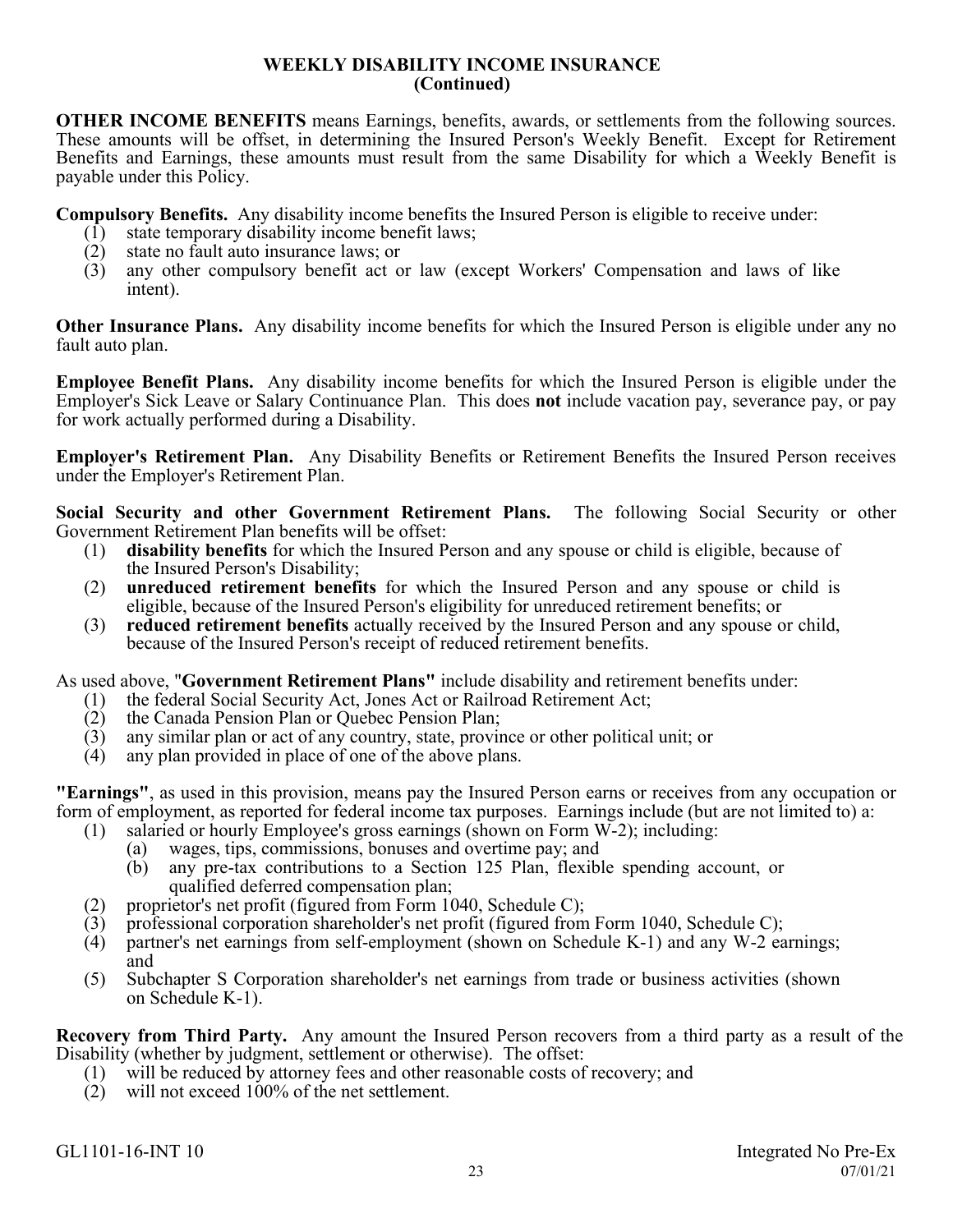**Exceptions.** The following will **not** be considered Other Income Benefits, and will not be offset in determining the Weekly Benefit:<br>(1)  $a \cos t$ -of-li

- (1) a cost-of-living increase in any Other Income Benefit (except Earnings); if it takes effect after the first offset for that benefit during a period of Disability;
- (2) reimbursement for hospital, medical or surgical expense;
- (3) reimbursement for attorney fees or other reasonable costs of claiming Other Income Benefits;
- (4) group credit or mortgage disability insurance;<br>(5) early retirement benefits that are not elected of
- early retirement benefits that are not elected or received under the federal Social Security Act or other Government Retirement Plan;
- (6) any amounts under the Employer's Retirement Plan that:
	- (a) represent the Insured Person's contributions; or
	- (b) are received upon termination of employment without being disabled or retired;
- (7) benefits from a 401(k), profit-sharing or thrift plan; an individual retirement account (IRA); a tax sheltered annuity (TSA); a stock ownership plan; or a non-qualified plan of deferred compensation;
- (8) vacation pay, holiday pay, or severance pay; or
- disability income benefits under any individual policy, association group plan, franchise plan, or auto liability insurance policy (except no fault auto insurance).

**RULES CONCERNING OTHER INCOME BENEFITS.** If the Insured Person may be entitled to Other Income Benefits that affect Policy benefits, he or she is required to actively claim them. For example, if Social Security or other Government Retirement Plan benefits may be payable, the Insured Person:

- (1) must promptly apply for such benefits; and, if denied
- (2) must file an appeal or request an administrative hearing, upon Company request.

If the Insured Person fails to promptly pursue such benefits, the Company has the option to deny or suspend Weekly Benefits or to reduce them by an estimated amount.

If Workers' Compensation or similar benefits may be payable for the same Disability, the Insured Person and Employer are required to cooperate in filing for those benefits. The Company will require proof of the denial or duration of those benefits to confirm its liability under this Policy.

**Refunding Overpayments.** Upon receiving Other Income Benefits, the Insured Person must refund any resulting overpayment of Weekly Benefits under this Policy. If he or she does not promptly refund an overpayment to the Company within 60 days, in a lump sum, then:

- (1) the Company will reduce or eliminate future payments; and
- (2) the Minimum Weekly Benefit will not apply, until the amount is repaid.

**Cost of Living Freeze.** After the first deduction for each of the Other Income Benefits (except Earnings), its amount will be frozen. The Weekly Benefit will not be further reduced due to any cost-of-living increases payable under these Other Income Benefits.

**RECURRENT DISABILITY. "Recurrent Disability"** means a Disability caused by an Injury or Sickness which is the same as, or related to, the cause of a prior Disability for which Weekly Benefits were payable.

- (1) A Recurrent Disability will be treated as a new period of Disability, if the Insured Person:
	- (a) has returned to his or her Own Occupation; and
	- (b) has worked on a full-time basis, for two consecutive weeks or more.
	- A new Day Benefits Begin and new Maximum Benefit Period will apply.
- (2) A Recurrent Disability will be treated as part of the prior Disability, if the Insured Person:
	- (a) has returned to his or her Own Occupation; and
	- (b) has worked on a full-time basis, for less than two consecutive weeks.

The same Day Benefits Begin and same Maximum Benefit Period will apply to the Recurrent Disability as to the prior Disability.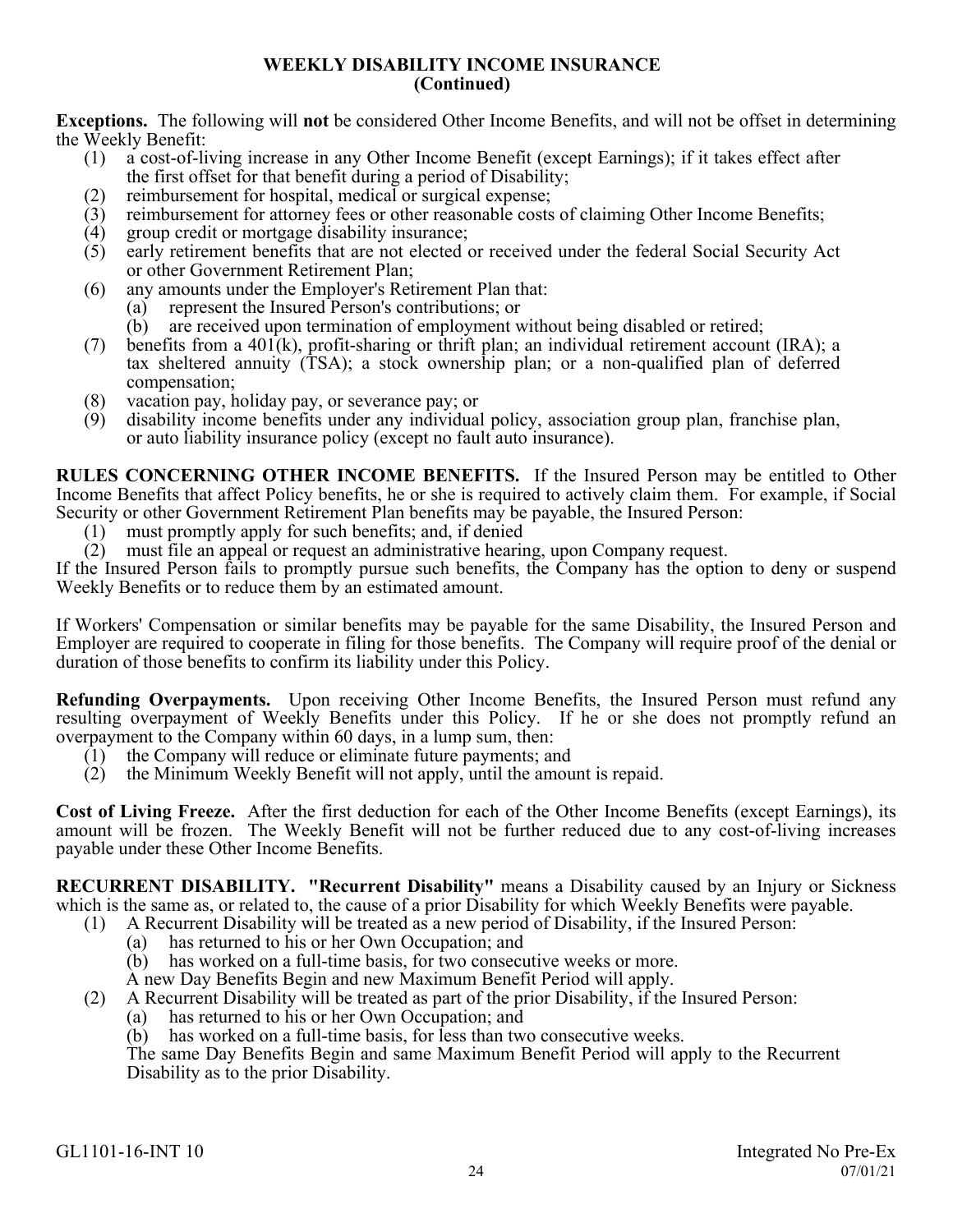To qualify for a Weekly Benefit for a Recurrent Disability, the Insured Person must earn less than the percentage of Predisability Income specified in the Partial Disability Benefit section. Benefit payments will be subject to all other terms of this Policy that applied to the prior Disability.

This Recurrent Disability provision will cease to apply to an Insured Person who becomes eligible for coverage under any other group short-term disability policy.

**EXCLUSIONS.** Weekly Benefits will not be payable for any period of Disability:

- (1) which is the result of an intentionally self-inflicted Injury or suicide attempt;
- (2) during which the Insured Person is not under the Regular Care of a Physician;
- (3) which is the result of war (declared or undeclared) or any act of war;<br>(4) which is the result of a Sickness or Injury for which the Insured Pers
- which is the result of a Sickness or Injury for which the Insured Person receives benefits under Workers' Compensation or similar coverage; or
- (5) which arises out of (or in the course of) any employment for wage or profit, when the Disability would be covered by Workers' Compensation or similar coverage if:
	- (a) the Employer had enrolled the Insured Person for such coverage; and
	- (b) the Insured Person and Employer had cooperated in filing a claim under that plan.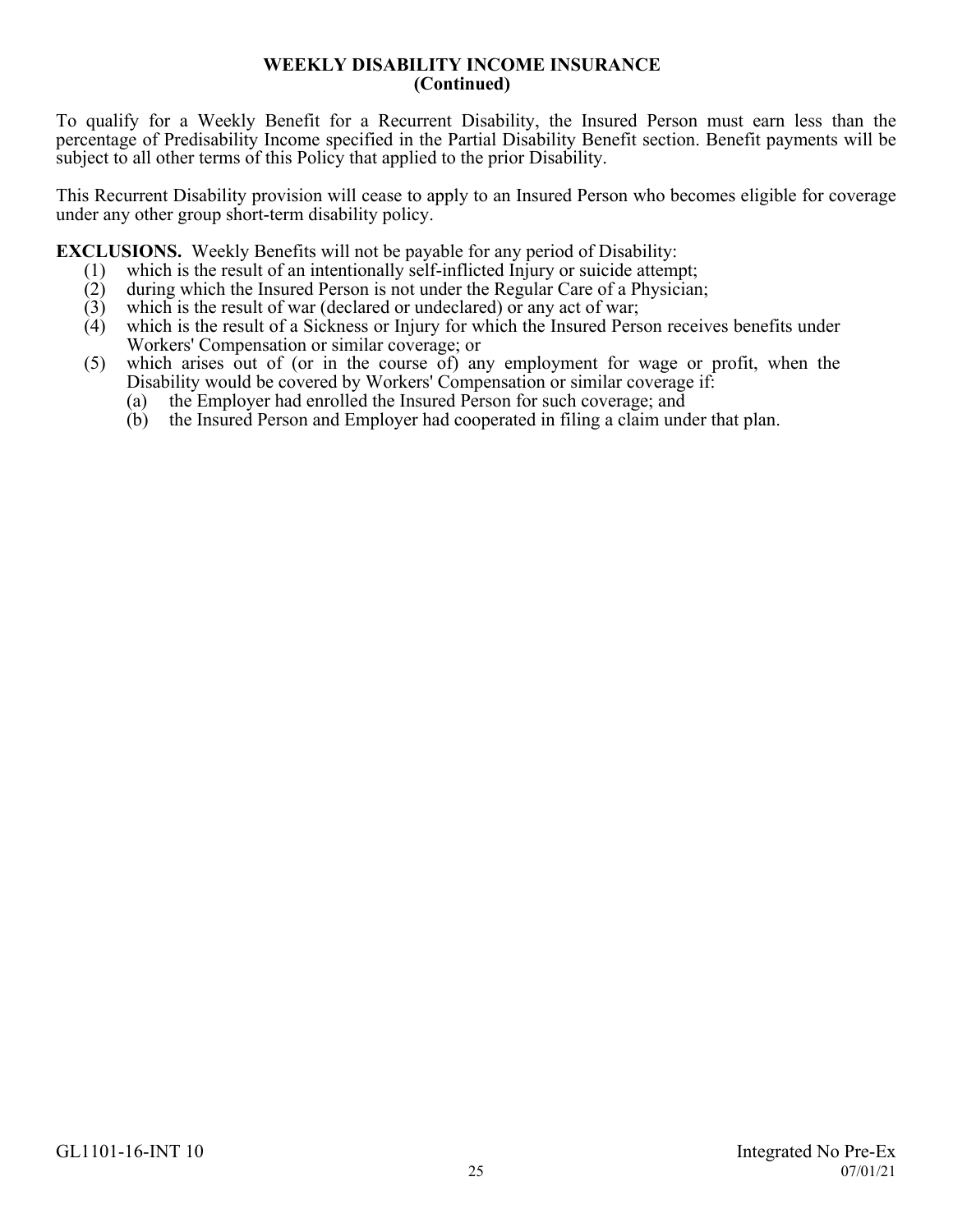## **VOCATIONAL REHABILITATION BENEFIT**

<span id="page-34-0"></span>**BENEFIT.** If an Insured Person is Disabled and is receiving Weekly Benefits under this Policy, he or she may be eligible for a Vocational Rehabilitation Benefit. This benefit consists of services which may include:

- (1) vocational evaluation, counseling, training or job placement;
- (2) job modification or special equipment; and
- (3) other services which the Company deems reasonably necessary to help the Insured Person return to work.

The Company will determine the Insured Person's eligibility and the amount of any benefit payable.

**ELIGIBILITY.** An Insured Person may be eligible for the Vocational Rehabilitation Benefit if the Company finds that he or she:

- (1) has a Disability that prevents the performance of the Main Duties of his or her Own Occupation;
- (2) has the physical and mental abilities needed to complete a Rehabilitation Program; and (3) is reasonably expected to return to work after completing the Rehabilitation Program;
- is reasonably expected to return to work after completing the Rehabilitation Program; in view of his or her degree of motivation and the labor force demand for workers in the proposed occupation.

The Company must also find that the cost of the proposed services is less than its expected claim liability.

**AMOUNT.** The amount of any Vocational Rehabilitation Benefit will not exceed the Company's expected claims liability. This benefit will not be payable for services covered under the Insured Person's health care plan or any other vocational rehabilitation program. Payment may be made to the provider of the services, at the Company's option.

**CONDITIONS.** The Company, the Insured Person, or his or her Physician may first propose vocational rehabilitation. When a Rehabilitation Program is approved by the Company, this Policy's definition of "Disability" will be waived during the rehabilitation period; however, it will be reapplied after the Rehabilitation Program ends. The Company will determine the amount and duration of any Weekly Disability benefits payable after the Rehabilitation Program ends.

**LIMITATION.** This Policy will not cover any period of Disability for an Insured Person who has received a Vocational Rehabilitation Benefit and has failed to complete the Rehabilitation Program, without Good Cause.

## **DEFINITIONS.**

**"Good Cause,"** as used in this provision, means the Insured Person's:

- (1) documented physical or mental impairments, which render the Insured Person unable to take part in or complete a Rehabilitation Program;
- (2) involvement in a medical program, which prevents or interferes with the Insured Person's taking part in or completing a Rehabilitation Program; or
- (3) participating in good faith in some other vocational rehabilitation program, which:
	- (a) conflicts with taking part in or completing a Rehabilitation Program developed by the Company; and
	- (b) is reasonably expected to return the Insured Person to work.

**"Rehabilitation Program"** means a written vocational rehabilitation program:

- (1) which the Company develops with input from:
	- (a) the Insured Person;
	- (b) the Insured Person's Physician; and
	- (c) any current or prospective employer, when appropriate; and
- (2) which describes the Program's goals; each party's responsibilities; and the times, dates and costs of the rehabilitation services.

**OTHER PROVISIONS.** Unless stated otherwise, this benefit is subject to all the Definitions, Exclusions, Claims Procedures, and other provisions of this Policy.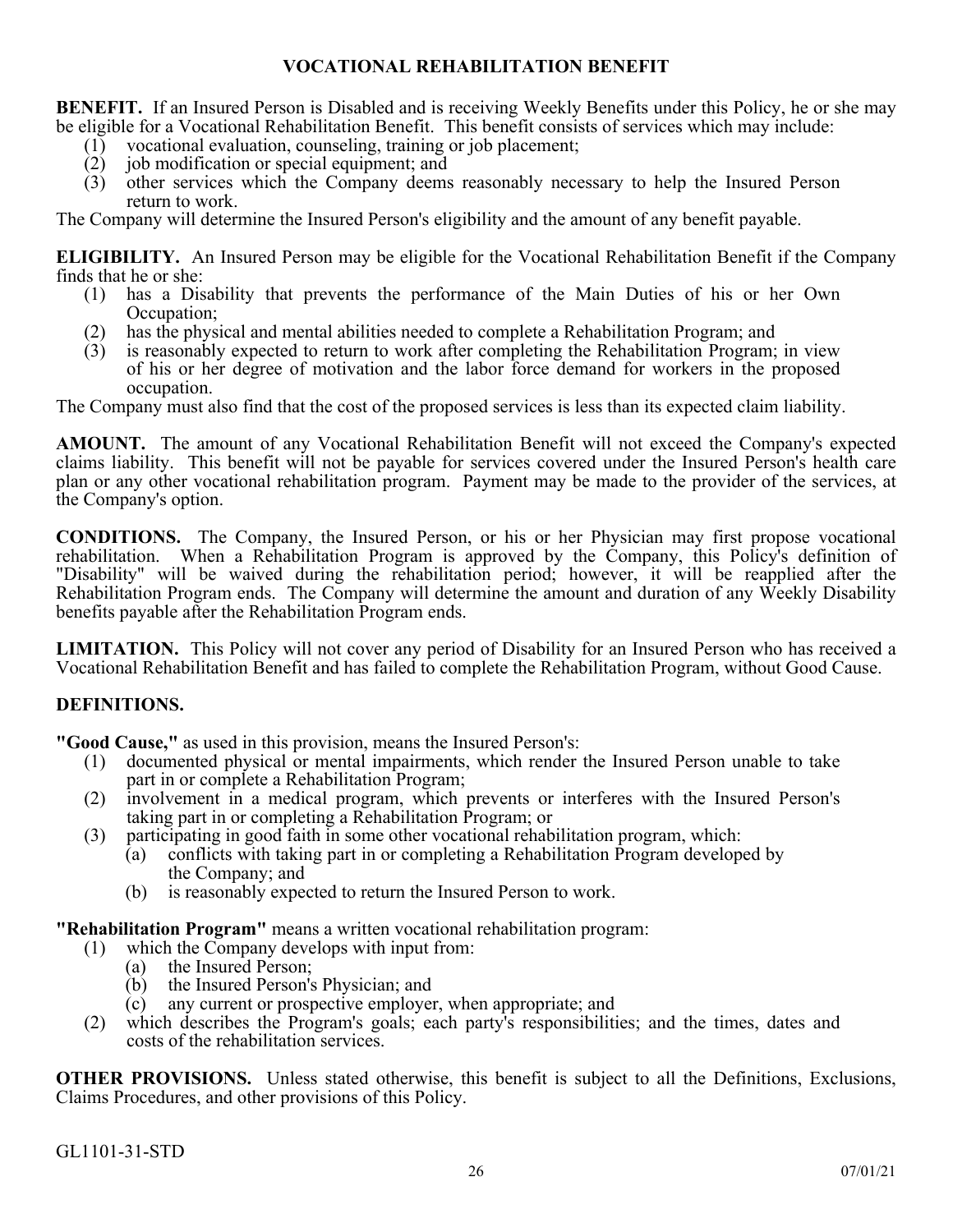## **REHABILITATION INCENTIVE BENEFIT**

<span id="page-35-0"></span>**BENEFIT.** The Company will pay a Rehabilitation Incentive Benefit to an Insured Person who is Totally or Partially Disabled and who actively participates in a Rehabilitation Program approved by the Company.

**AMOUNT.** The amount of the Rehabilitation Incentive Benefit is shown in the Schedule of Insurance.

The Rehabilitation Incentive Benefit is paid in addition to any other Policy benefits, and is not subject to Policy provisions that would otherwise reduce the benefit amount, such as the Other Income Benefits provision.

**DURATION.** The Rehabilitation Incentive Benefit starts on the latest of:

- (1) the date the Insured Person begins to participate in an approved Rehabilitation Program; or
- (2) the date the Company approves the Insured Person's Rehabilitation Program.

The Rehabilitation Incentive Benefit will cease on the earliest of:

- (1) the date the Weekly Total or Partial Disability Benefits would otherwise cease under this Policy; or
- (2) the date the Insured Person ceases participation in an approved Rehabilitation Program.

## **DEFINITION.**

**"Rehabilitation Program"** means a written vocational rehabilitation program:

- (1) which the Company develops with input from:
	- (a) the Insured Person;
		- (b) the Insured Person's Physician; and
	- (c) any current or prospective employer, when appropriate; and
- (2) which describes the Program's goals; each party's responsibilities; and the times, dates and costs of the rehabilitation services.

**PROOF.** Written proof of active participation in a Rehabilitation Program must be given:

- (1) within 90 days after the Day Benefits Begin; or  $(2)$  as soon as reasonably possible after that.
- as soon as reasonably possible after that.

Proof of active participation must be provided at the Insured Person's own expense. The proof must be sent to the Company's Group Insurance Service Office. It should include the Insured Person's name and address and the number of this Policy.

**Exception:** Failure to furnish proof of active participation in a Rehabilitation Program within the required time period will not invalidate the benefit, if it is shown that it was done:

- (1) as soon as reasonably possible; and
- (2) in no event more than one year after it was required.

These time limits will not apply while the Insured Person lacks legal capacity.

**OTHER PROVISIONS.** Unless stated otherwise, this benefit is subject to all the Definitions, Exclusions, Claims Procedures and other provisions of this Policy.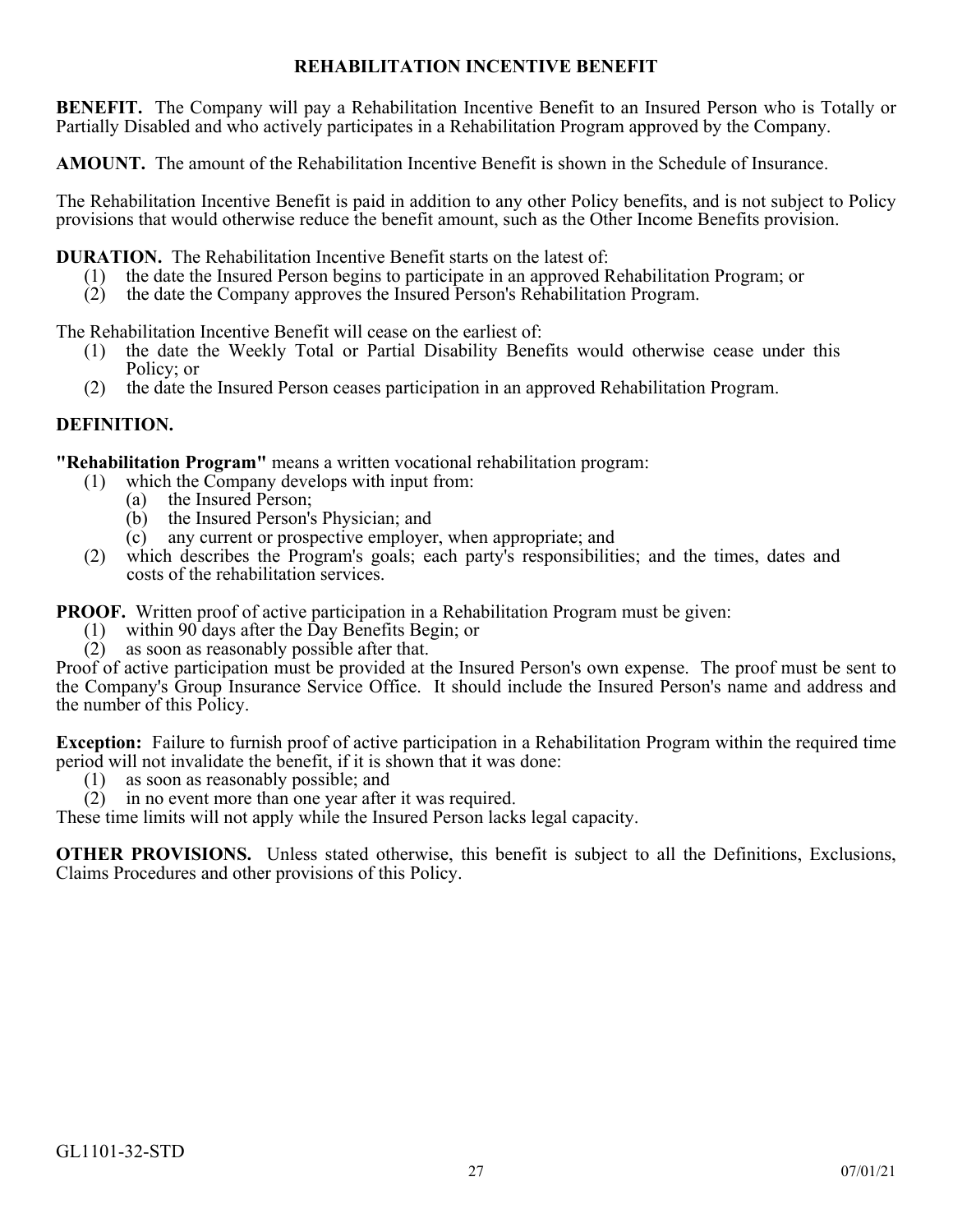## **REASONABLE ACCOMMODATION BENEFIT**

<span id="page-36-0"></span>**BENEFIT.** If an Insured Person is Disabled and is receiving Weekly Benefits under this Policy, then the Group Policyholder may be eligible for a Reasonable Accommodation benefit. This benefit reimburses the Group Policyholder for 50% of the expense incurred for reasonable accommodation services for the Insured Person, but will not exceed the lesser of:

- (1) a maximum benefit of \$2500 for any one Insured Person; or
- (2) the Company's expected liability for the Insured Person's Weekly Disability Income claim.

Such services may include:

- (1) providing the Insured Person a more accessible parking space or entrance;
- (2) removing barriers or hazards to the Insured Person from the worksite;
- (3) special seating, furniture or equipment for the Insured Person's work station;
- (4) providing special training materials or translation services during the Insured Person's training; and
- (5) other services the Company deems reasonably necessary to help the Insured Person return to work with the Group Policyholder.

**ELIGIBILITY.** The Company will determine the Group Policyholder's eligibility to receive the Reasonable Accommodation benefit. To qualify for the Reasonable Accommodation benefit, the Group Policyholder must have an Insured Person:

- (1) whose Disability prevents the performance of his or her Own Occupation at the Group Policyholder's worksite;
- (2) who has the physical and mental abilities needed to perform his or her Own Occupation or another occupation at the Group Policyholder's worksite, but only with the help of the proposed accommodation; and
- (3) who is reasonably expected to return to work with the help of the proposed accommodation.

The Company must also find that the requested Reasonable Accommodation benefit is less than the expected liability for the Insured Person's Weekly Disability Income claim.

**WRITTEN PROPOSAL.** The reasonable accommodation services must be provided in accord with a written proposal, which is developed with input from:

- (1) the Group Policyholder;<br>(2) the Insured Person; and
- the Insured Person; and
- (3) the Insured Person's Physician, when appropriate.

The proposal must state:

- (1) the purpose of the proposed accommodation; and  $(2)$  the times, dates, and costs of the services.
- the times, dates, and costs of the services.

**CONDITIONS.** The Company, the Group Policyholder, the Insured Person, or the Insured Person's Physician may first propose an accommodation.

The proposal must be approved by the Company in writing.

The Company will reimburse the Group Policyholder upon receipt of proof that the Group Policyholder:

- (1) has provided the services for the Insured Person; and
- (2) has paid the provider for the services.

**OTHER PROVISIONS.** Unless stated otherwise, the Reasonable Accommodation benefit is subject to all the Definitions, Exclusions, Claims Procedures and other provisions of this Policy.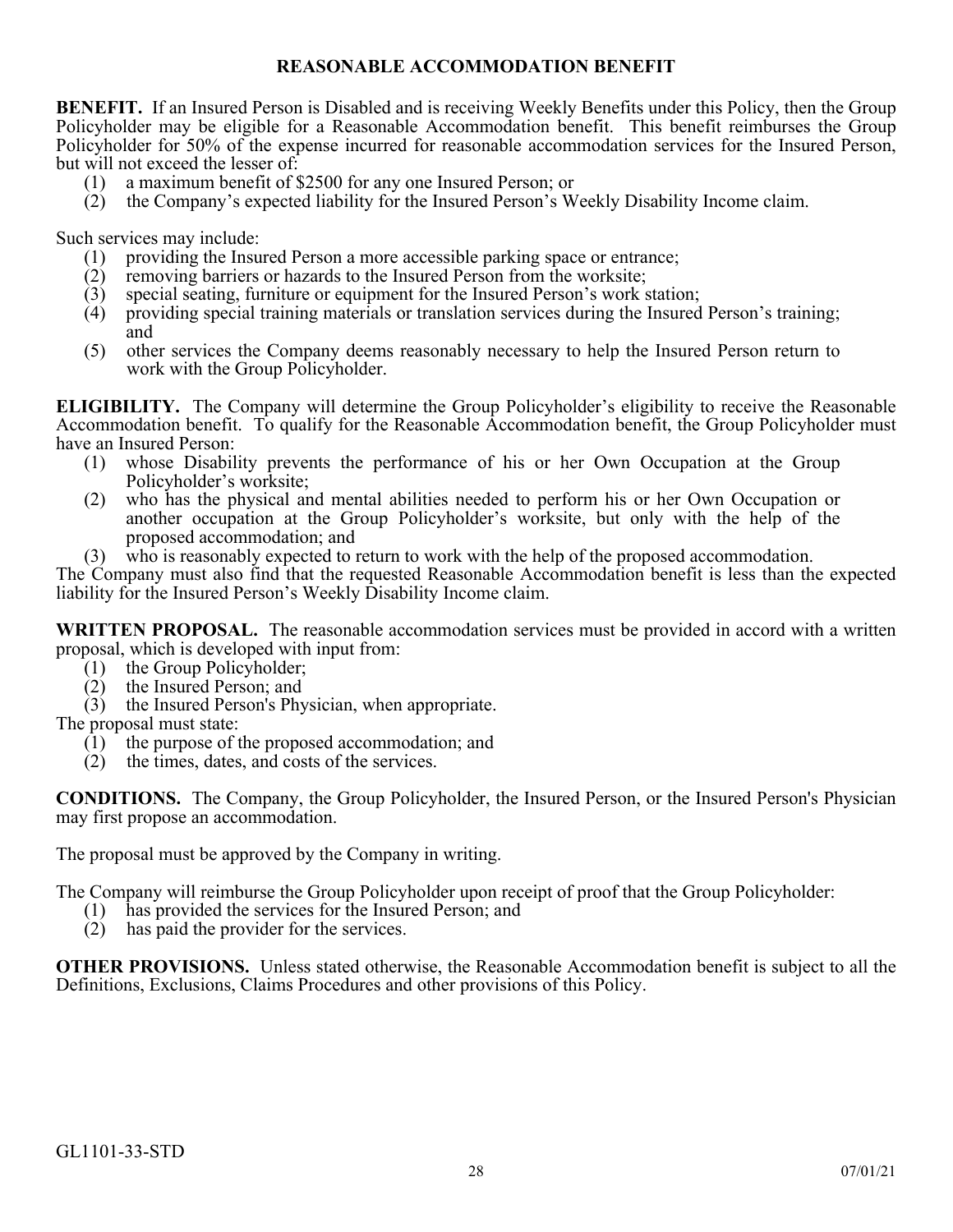## **FAMILY INCOME BENEFIT**

<span id="page-37-0"></span>**BENEFIT.** The Company will pay a benefit to the Eligible Survivor(s) when satisfactory written proof is received that an Insured Person died:

- (1) after Disability had continued for at least 14 consecutive days; and
- (2) while receiving a Weekly Benefit.

If payment becomes due to the Insured Person's children; then payment will be made to:

- (1) the surviving children, in equal shares; or
- (2) a person named by the Company to receive payments on the children's behalf.

This payment will be valid and effective against all claims by others representing, or claiming to represent, the Insured Person's children.

If there are no Eligible Survivors, payment will be made to the Insured Person's estate.

**AMOUNT.** The Family Income Benefit is shown in the Schedule of Insurance. Reductions for Other Income Benefits will not apply.

If any state disability plan compulsory death benefits become payable upon the Insured Person's death, then any Family Income Benefit amount payable will be reduced by such compulsory death benefits.

## **DEFINITION.**

**"Eligible Survivor(s)"** means the Insured Person's:

- (1) surviving spouse or domestic partner; or, if none,
- (2) surviving children who are under age 25 on the Insured Person's date of death.

**OTHER PROVISIONS.** Unless stated otherwise, this benefit is subject to all the Definitions, Exclusions, Claims Procedures, and other provisions of this Policy.